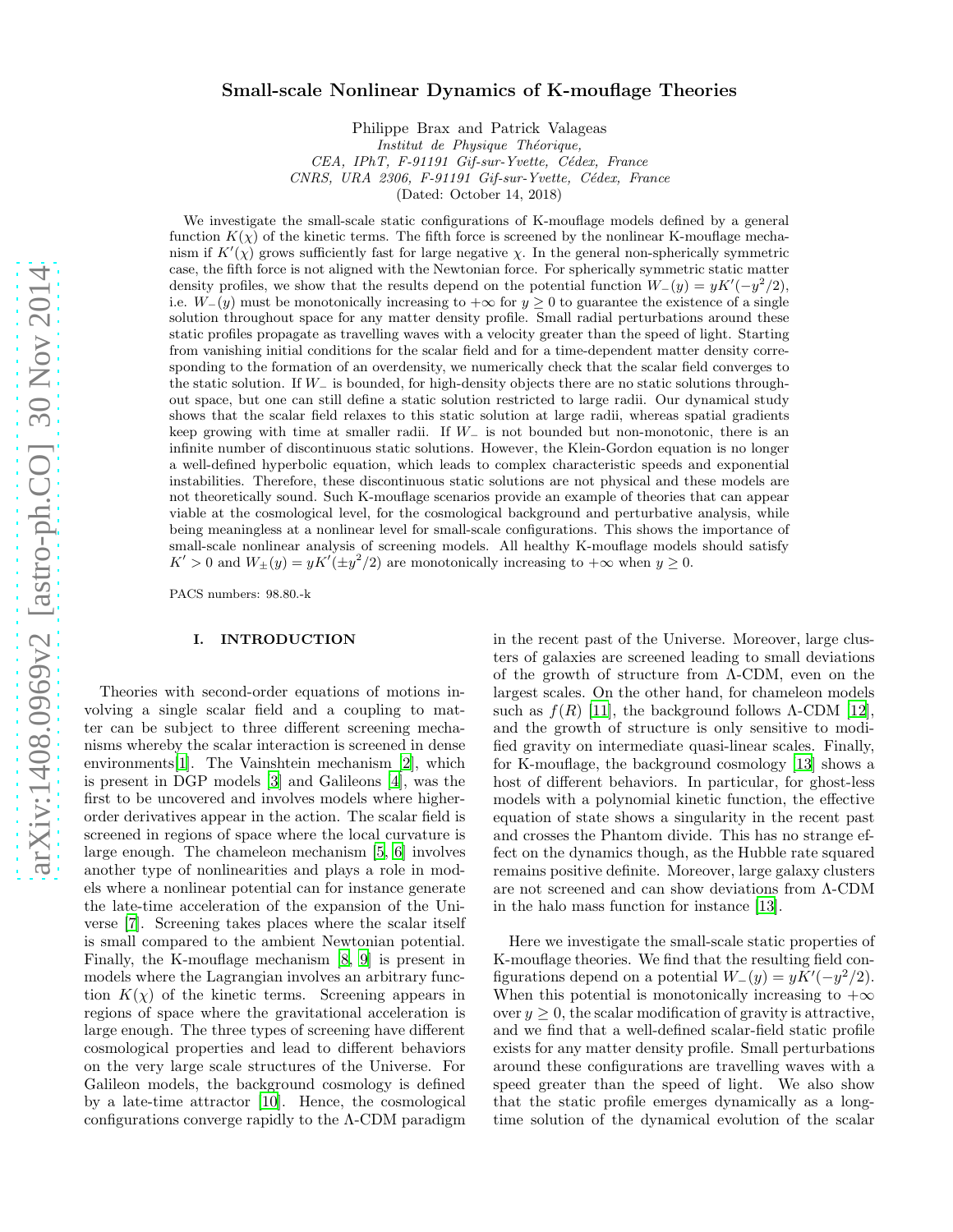field from vanishing initial conditions. This is the case for the cubic interaction model in the kinetic terms, e.g.  $K(\chi) = -1 + \chi + \chi^3$ , with a bounded from below Lagrangian, or the wrong-sign  $DBI<sup>+</sup>$  models presented in [\[9,](#page-19-8) [14\]](#page-19-13). On the other hand, when the potential is bounded or has several extrema, the dynamics are pathological. For bounded potentials, the convergence to a static solution only happens when the object is not screened. When it is screened, i.e. when its size is smaller than its K-mouflage radius, the convergence to a static solution can only be reached at large radii, outside of the K-mouflage radius, while scalar gradients keep growing with time inside the K-mouflage radius. This case corresponds to the DBI<sup>−</sup> models, which therefore must be altered within the K-mouflage radii of screened objects in order to make sense. When the potential has several extrema, the Klein-Gordon equation is a not a well-defined hyperbolic equation. Instabilities associated to complex characteristic speeds occur and the evolution with time is no longer well defined (as one encounters an elliptic problem that requires boundary conditions at late times, instead of a Cauchy problem).

In Sec.II, we recall the definition and main properties of K-mouflage models. In Sec.III, we describe the nonlinear K-mouflage screening mechanism and spherically symmetric static configurations, as well as the dynamics of radial perturbations. In Sec.IV, we consider generalized static solutions that can still be defined when  $W_-(y)$ is not monotonically increasing to  $+\infty$ . In Sec.V, we analyze the dynamics of these configurations and their generation from vanishing initial conditions. In Sec.VI, we summarize the cosmological and static properties of K-mouflage theories. We then conclude.

#### II. K-MOUFLAGE

#### A. Definition of the model

As in [\[13,](#page-19-12) [15\]](#page-19-14), we consider scalar field models where the action in the Einstein frame has the form

<span id="page-1-0"></span>
$$
S = \int d^4x \sqrt{-g} \left[ \frac{M_{\rm Pl}^2}{2} R + \mathcal{L}_{\varphi}(\varphi) \right] + \int d^4x \sqrt{-\tilde{g}} \mathcal{L}_{\rm m}(\psi_{\rm m}^{(i)}, \tilde{g}_{\mu\nu}), \qquad (1)
$$

where  $M_{\text{Pl}} = 1/\sqrt{8\pi\mathcal{G}}$  is the reduced Planck mass, g is the determinant of the metric tensor  $g_{\mu\nu}$ , and  $\psi_{m}^{(i)}$  are various matter fields. The additional scalar field  $\varphi$  is explicitly coupled to matter through the Jordan-frame metric  $\tilde{g}_{\mu\nu}$ , which is given by the conformal rescaling

$$
\tilde{g}_{\mu\nu} = A^2(\varphi) \, g_{\mu\nu},\tag{2}
$$

and  $\tilde{g}$  is its determinant. We have already considered various canonical scalar field models in previous works [\[16,](#page-19-15) [17\]](#page-19-16), with  $\mathcal{L}_{\varphi} = -(\partial \varphi)^2/2 - V(\varphi)$ . In this paper, we consider models with a non-standard kinetic term

$$
\mathcal{L}_{\varphi}(\varphi) = \mathcal{M}^4 K(\chi) \quad \text{with} \quad \chi = -\frac{1}{2\mathcal{M}^4} \partial^{\mu} \varphi \partial_{\mu} \varphi. \tag{3}
$$

[We use the signature  $(-, +, +, +)$  for the metric.] To focus on the behavior associated with the non-standard kinetic term K, we do not add a potential  $V(\varphi)$  or a mixed dependence  $K(\varphi, \chi)$  on the the field value and the derivative terms. Here,  $\mathcal{M}^4$  is an energy scale that is of the order of the current energy density, (i.e., set by the cosmological constant), to recover the late-time accelerated expansion of the Universe. Thus, the canonical cosmological behavior, with a cosmological constant  $\rho_{\Lambda} = \mathcal{M}^4$ , is recovered at late time in the weak- $\chi$  limit if we have:

<span id="page-1-1"></span>
$$
\chi \to 0: \quad K(\chi) \simeq -1 + \chi + \dots,\tag{4}
$$

where the dots stand for higher-order terms. On the other hand, the property

$$
K'(0) = 1\tag{5}
$$

defines the normalization of the scalar field  $\varphi$  and can be chosen without loss of generality, assuming  $K'(0)$  is positive and finite. This sign ensures that at low  $\chi$  we recover a standard kinetic term with the correct sign and we avoid ghosts.

In the cosmological regime, associated with (large) positive  $\chi$ , we must have  $K'(\chi) > 0$  to avoid ghost instabilities [\[13](#page-19-12)]. Otherwise, quantum vacuum instabilities produce too much radiation as compared with observational bounds on the gamma-ray spectrum and we must introduce a UV cutoff at a very low energy scale [a few keV or eV, depending on the form of the kinetic function  $K(\chi)$ , which makes the model very contrived. In cases where  $K'(\chi) > 0$  over the whole positive real axis,  $\chi \geq 0$ , the cosmological background evolves from very large positive values of  $\bar{\chi}$  at early times to  $\bar{\chi} \to 0$  at late times,  $t \to \infty$ . In cases where  $K'(\chi_*) = 0$  for some positive value  $\chi_* > 0$ , and  $K'(\chi) > 0$  for  $\chi > \chi_*$ , the cosmological background  $\bar{\chi}$  rolls down from  $+\infty$  to  $\chi_*$  as time increases, and there are no ghosts in the perturbative regime around the background [\[13\]](#page-19-12).

However, models where  $K'(\chi)$  has a zero  $\chi_*$  on the real axis, whether it is negative or positive, are badly behaved. Indeed, while the cosmological regime probes the domain  $\chi > \max(0, \chi_*)$ , where  $K' > 0$ , the smallscale quasistatic regime probes the domain  $\chi$  < 0, and highly nonlinear screened objects correspond to  $\chi \ll -1$ . Then, as the scalar field evolves from the large-scale cosmological regime to the small-scale screened regime, it goes through the point  $\chi_*$ . At this point, the fifth force diverges, as seen from the expression [\(44\)](#page-5-0) of the effective Newtonian constant obtained below, or from the fifthforce expression [\(25\)](#page-3-0). This also gives infinite propagation speeds  $c_s^2$  for the scalar field, with a change of sign of  $c_s^2$  that signals divergent instability growth rates, as seen from the expression [\(52\)](#page-6-0) obtained below. To avoid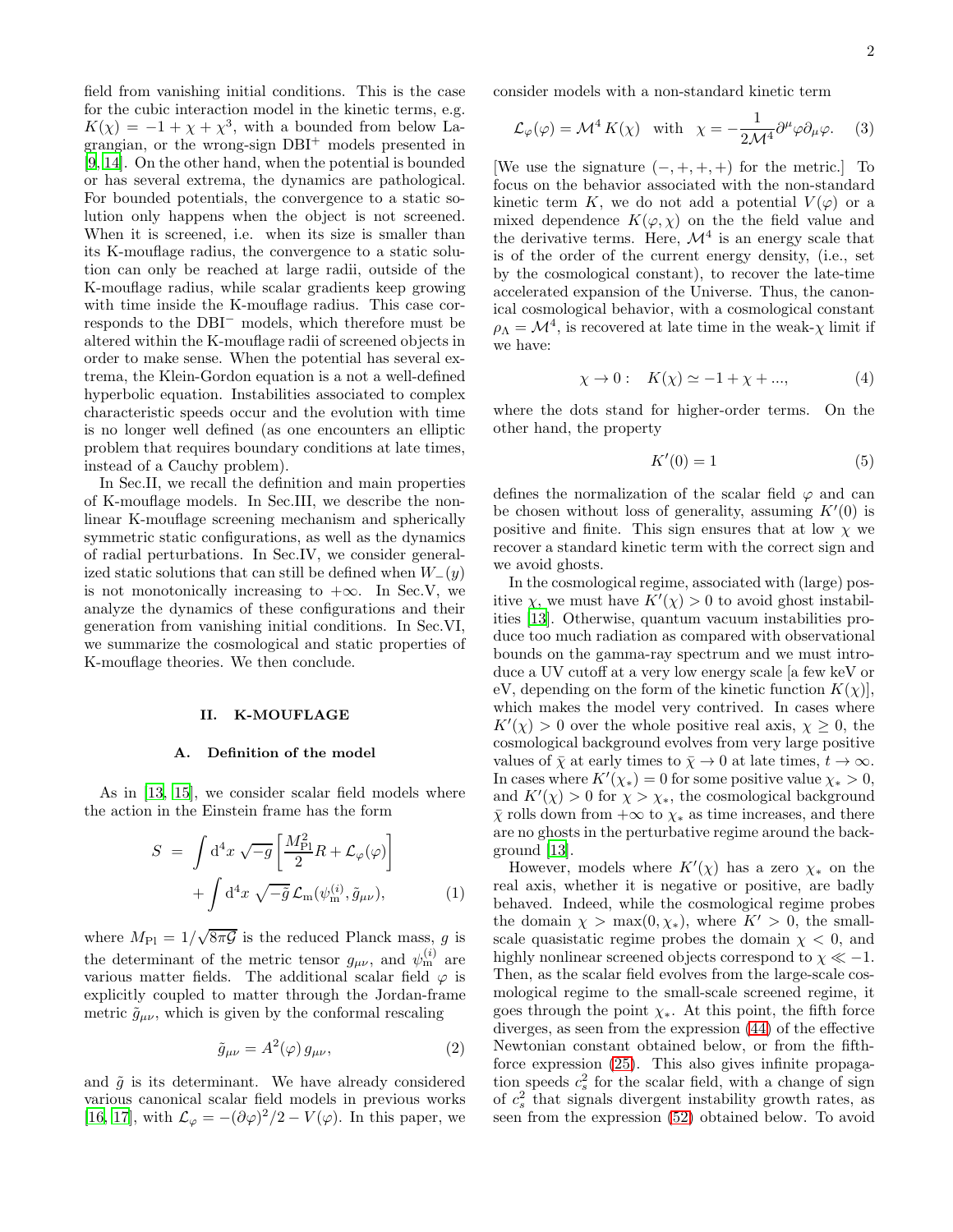these divergences and instabilities, we require that  $K'(\chi)$ does not change sign. Therefore, in this paper we focus on models where  $K'(\chi) > 0$  for all values of  $\chi$ .

#### B. Specific models

In [\[13,](#page-19-12) [15\]](#page-19-14), we considered for the coupling function  $A(\varphi)$  the simple power laws,

<span id="page-2-0"></span>
$$
n \in \mathbb{N}, \quad n \ge 1: \quad A(\varphi) = \left(1 + \frac{\beta \varphi}{n M_{\text{Pl}}}\right)^n, \quad (6)
$$

and the exponential limit for  $n \to +\infty$ ,

<span id="page-2-1"></span>
$$
A(\varphi) = e^{\beta \varphi / M_{\rm Pl}}.\tag{7}
$$

Without loss of generality, we normalize the field  $\varphi$  by the appropriate additive constant so that  $A(0) = 1$ . In fact, in the regime that we consider in this paper, we only need the first-order expansion  $A(\varphi) \simeq 1 + \beta \varphi / M_{\text{Pl}}$ , so that all coupling functions [\(6\)](#page-2-0) and [\(7\)](#page-2-1) coincide for our purposes. The action [\(1\)](#page-1-0) is invariant with respect to the transformation  $(\varphi, \beta) \to (-\varphi, -\beta)$ , therefore we can choose  $\beta > 0$ .

For the kinetic function  $K(\chi)$ , we considered in [\[13](#page-19-12), [15](#page-19-14)] the polynomials

<span id="page-2-5"></span>
$$
m \in \mathbb{N}, m \ge 2: K(\chi) = -1 + \chi + K_0 \chi^m,
$$
 (8)

and we focused on the low-order cases  $m = 2$  and 3. In this paper, we focus on the case  $K_0 = 1, m = 3$ , for numerical applications.

In addition, we consider models of the Dirac-Born-Infeld ("DBI") type, with a non-standard sign as in [\[14\]](#page-19-13),

<span id="page-2-6"></span>DBI<sup>+</sup> : 
$$
K(\chi) = \sqrt{1 + 2\chi} - 2,
$$
 (9)

and with the standard sign,

<span id="page-2-8"></span>DBI<sup>-</sup> : 
$$
K(\chi) = -\sqrt{1 - 2\chi}
$$
. (10)

#### C. Equation of motion of the scalar field

The Klein-Gordon equation that governs the dynamics of the scalar field  $\varphi$  is obtained from the variation of the action [\(1\)](#page-1-0) with respect to  $\varphi$ . This gives [\[13,](#page-19-12) [15\]](#page-19-14)

$$
\frac{1}{\sqrt{-g}} \partial_{\mu} \left[ \sqrt{-g} \, g^{\mu \nu} \partial_{\nu} \varphi \, K' \right] = \frac{\mathrm{d} \ln A}{\mathrm{d} \varphi} \, \rho_E, \qquad (11)
$$

where  $\rho_E = -g^{\mu\nu}T_{\mu\nu}$  is the Einstein-frame matter density, and we note with a prime  $K' = dK/d\chi$ . In the limit where the metric fluctuations  $\Psi$  are small,  $\Psi \ll c^2$ , which applies to cosmological and galactic scales, this reads as

<span id="page-2-2"></span>
$$
\frac{1}{a^3} \frac{\partial}{\partial t} \left( a^3 \frac{\partial \varphi}{\partial t} K' \right) - \frac{1}{a^2} \nabla \cdot (\nabla \varphi K') = -\frac{dA}{d\varphi} \rho, \quad (12)
$$

with  $\chi = 1/(2\mathcal{M}^4) \left[ (\partial \varphi / \partial t)^2 - 1/a^2 (\nabla \varphi)^2 \right]$ , where we use comoving coordinates and  $\rho = A^{-1} \rho_E$  is the conserved matter density [\[13,](#page-19-12) [15\]](#page-19-14). The cosmological evolution associated with K-mouflage models was studied in previous papers of this series, for both the background dynamics [\[13](#page-19-12)] and the formation of large-scale structures [\[15\]](#page-19-14). In this paper, we are interested in the small-scale nonlinear regime where screening mechanisms come into play and lead to a convergence back to General Relativity for galactic and astrophysical systems (e.g., the Solar System). Then, going to physical space coordinates,  $\mathbf{r} = a\mathbf{x}$ , considering time scales that are much smaller than the cosmological time scale [i.e.,  $a(t)$  is almost constant and  $H = \dot{a}/a \approx 0$  and densities that are much greater than the mean universe density, the Klein-Gordon equation [\(12\)](#page-2-2) becomes

<span id="page-2-3"></span>
$$
\frac{\partial}{\partial t} \left( \frac{\partial \varphi}{\partial t} K' \right) - c^2 \nabla_{\mathbf{r}} \cdot (\nabla_{\mathbf{r}} \varphi K') = -\frac{\beta \rho}{M_{\text{Pl}}},\qquad(13)
$$

with

<span id="page-2-7"></span>
$$
\chi = \frac{1}{2\mathcal{M}^4} \left[ \left( \frac{\partial \varphi}{\partial t} \right)^2 - c^2 (\nabla_{\mathbf{r}} \varphi)^2 \right],\tag{14}
$$

where we have explicitly written the factors of  $c^2$ .

On the right-hand-side of  $Eq.(13)$  $Eq.(13)$  we have used the approximation  $A(\varphi) \simeq 1 + \beta \varphi / M_{\text{Pl}}$ , which holds for the power-law and exponential models [\(6\)](#page-2-0)-[\(7\)](#page-2-1) as long as  $\beta|\varphi|/M_{\text{Pl}} \ll 1$ . From Eq.[\(13\)](#page-2-3), this corresponds to the regime

<span id="page-2-4"></span>
$$
\left|\frac{\beta\varphi}{M_{\rm Pl}}\right| \sim \frac{\beta^2}{K'} \frac{\rho}{\bar{\rho}} \frac{r^2}{r_H^2} \ll 1,
$$
\n(15)

where  $\bar{\rho}$  is the mean universe matter density and  $r_H =$  $ct_H$  is the Hubble radius. The K-mouflage models that we consider typically have  $\beta \lesssim 1$  and  $K' \gtrsim 1$  on the positive branch,  $\chi > 0$ , to satisfy cosmological constraints [\[13,](#page-19-12) [15](#page-19-14)]. For generic cases,  $K'$  remains of order unity or greater on the negative branch,  $\chi_0 < 0$ , where we focus on small-scale static configurations. Thus, the ratio  $\beta^2/K'$  is typically smaller than unity. For a typical cluster of galaxies, we have  $\rho/\bar{\rho} \sim 200$  and  $r/r_H \sim 1/3000$ , which gives  $\rho r^2 / \bar{\rho} r_H^2 \sim 10^{-5}$ . For the Solar System, up to the Jupiter orbit, we have  $\rho/\bar{\rho} \sim 10^{20}$  and  $r/r_H \sim$  $10^{-14}$ , which gives  $\rho r_H^2 / \bar{\rho} r_H^2 \sim 10^{-8}$ . For the Sun, we have  $\rho/\bar{\rho} \sim 4 \times 10^{29}$  and  $r/r_H \sim 5 \times 10^{-18}$ , which gives  $\rho r^2 / \bar{\rho} r_H^2 \sim 10^{-5}$ , while for the Earth we obtain  $\rho r^2/\bar{\rho} r_H^2 \sim 10^{-9}$ . Therefore, the condition [\(15\)](#page-2-4) is satisfied in all cases of interest considered in this paper, from planets to galaxies and clusters, and we can truncate the function  $A(\varphi)$  to the first-order term  $A(\varphi) \simeq 1 + \beta \varphi / M_{\text{Pl}}$ .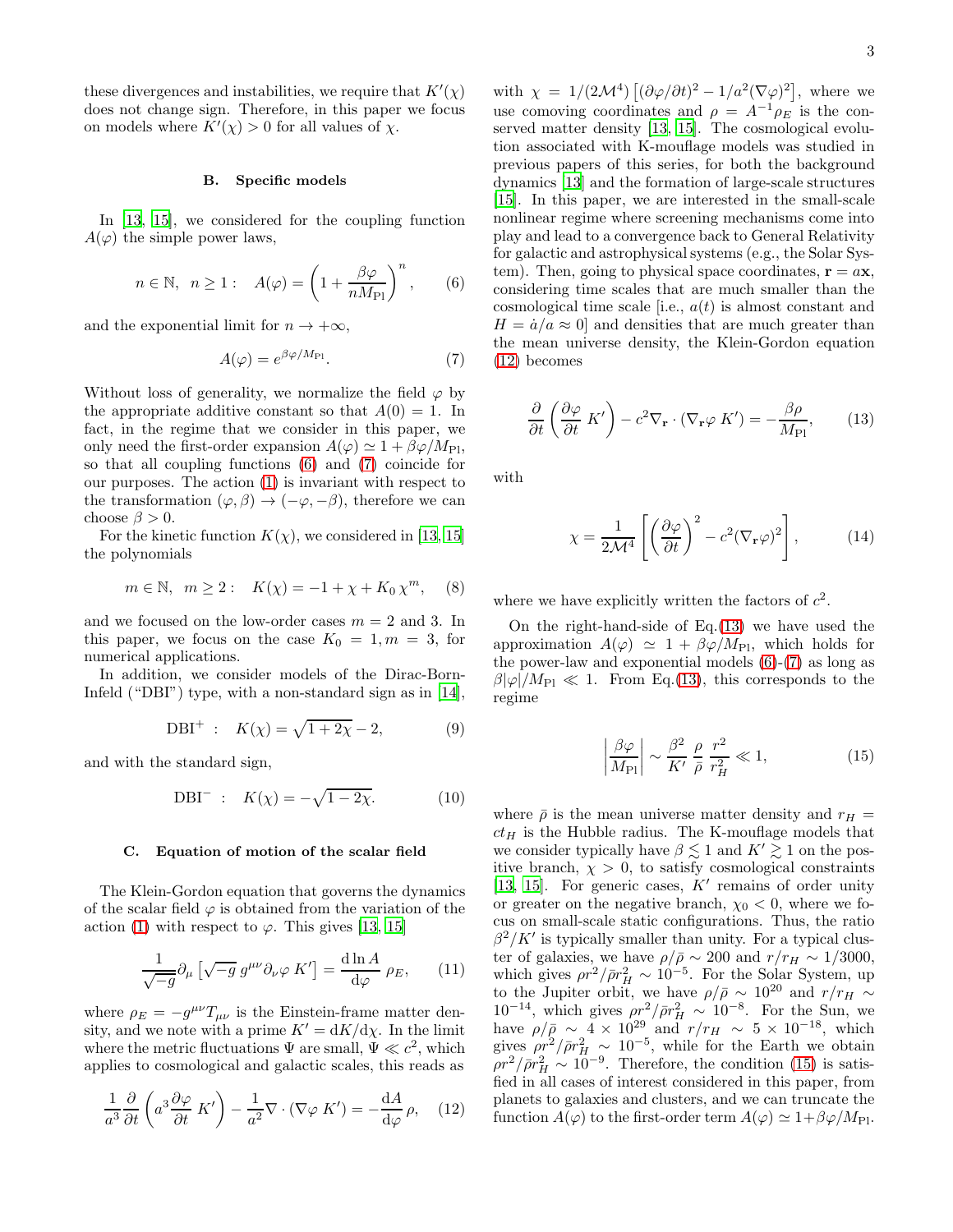## D. Poisson equation

The Einstein-frame metric potential  $\Psi_N$  is given by the modified Poisson equation [\[15](#page-19-14)]

$$
\frac{1}{a^2}\nabla^2\Psi_N = 4\pi\mathcal{G}(\delta\rho_E + \delta\rho_\varphi),\tag{16}
$$

where  $\rho_{\varphi} = -\mathcal{M}^4 K + (\partial \varphi/\partial t)^2 K'$  is the scalar field energy density. In this paper we focus on small nonlinear scales, associated with galactic or astrophysical objects. In this regime, using the property [\(15\)](#page-2-4), hence  $|A-1| \simeq \beta |\varphi|/M_{\rm Pl} \ll 1$ , we can write  $\delta \rho_E \simeq \delta \rho \simeq \rho$ , as we consider high-density objects with  $\rho \gg \bar{\rho}$ . At low redshifts, we also have  $\bar{\rho}_{\varphi} \simeq \mathcal{M}^4 \sim \bar{\rho}$ . If  $\chi$  and K remain of order unity, we have  $\rho_{\varphi} \sim \bar{\rho}_{\varphi} \sim \bar{\rho}$ . If  $\chi \ll -1$ , i.e. we are in the nonlinear static regime of the Klein-Gordon equation [\(13\)](#page-2-3), we obtain:

$$
\chi \sim \frac{\beta^2 \rho^2 r^2}{K'^2 \bar{\rho}^2 r_H^2} \quad \text{and} \quad \frac{\rho_{\varphi}}{\rho} \sim \frac{\bar{\rho} K' \chi}{\rho} \sim \frac{\beta^2}{K'} \frac{\rho}{\bar{\rho}} \frac{r^2}{r_H^2} \ll 1,
$$
\n(17)

where we used Eq. $(15)$ . Therefore, in the small-scale high-density regime the Poisson equation simplifies and we recover the standard form

<span id="page-3-1"></span>
$$
\nabla_{\mathbf{r}}^2 \Psi_{\mathbf{N}} = 4\pi \mathcal{G} \rho. \tag{18}
$$

### E. Euler equation

The pressureless Euler equation which describes the dark matter flow on large cosmological scales reads as  $\vert 15 \vert$ 

$$
\frac{\partial \mathbf{v}}{\partial \tau} + (\mathbf{v} \cdot \nabla) \mathbf{v} + \left( \mathcal{H} + \frac{\partial \ln A}{\partial \tau} \right) \mathbf{v} = -\nabla (\Psi_N + \ln A), \tag{19}
$$

where  $\tau = \int dt/a$  is the conformal time,  $\mathcal{H} = a$ d ln  $a/d\tau$  the conformal expansion rate, and  $\mathbf{v} = a\dot{\mathbf{x}}$  the peculiar velocity. Going to physical coordinates in the small-scale regime, and considering time scales that are much smaller than the cosmological time scale, this yields

<span id="page-3-5"></span>
$$
\frac{\partial \mathbf{u}}{\partial t} + (\mathbf{u} \cdot \nabla_{\mathbf{r}}) \mathbf{u} = -\nabla_{\mathbf{r}} \left( \Psi_{\mathbf{N}} + \frac{c^2 \beta \varphi}{M_{\text{Pl}}} \right), \qquad (20)
$$

where we have explicitly written the factors of  $c^2$  and we have used the property [\(15\)](#page-2-4). Here  $\mathbf{u} = \mathbf{v} + H\mathbf{r} = \dot{\mathbf{r}}$  is the physical velocity.

#### <span id="page-3-8"></span>III. THE K-MOUFLAGE MECHANISM

# A. Static case

In the static case, the Klein-Gordon equation [\(13\)](#page-2-3) becomes

<span id="page-3-7"></span>
$$
\nabla_{\mathbf{r}} \cdot (\nabla_{\mathbf{r}} \varphi \, K') = \frac{\beta \rho}{c^2 M_{\text{Pl}}},\tag{21}
$$

with  $\chi = -c^2(\nabla_{\mathbf{r}}\varphi)^2/(2\mathcal{M}^4)$ , and the comparison with the Poisson equation [\(18\)](#page-3-1) gives the relation

<span id="page-3-3"></span>
$$
\nabla_{\mathbf{r}} \varphi \, K' = \frac{2\beta M_{\rm Pl}}{c^2} \left( \nabla_{\mathbf{r}} \Psi_{\rm N} + \nabla_{\mathbf{r}} \times \vec{\omega} \right),\tag{22}
$$

where  $\vec{\omega}$  is a divergence-less potential vector (which must be determined along with  $\varphi$ ). In general configurations,  $\nabla_{\mathbf{r}} \varphi$  K' is not curl-free (because of the spatial dependence of  $K'$  and  $\vec{\omega}$  is nonzero. However, in special configurations it can be shown to vanish. In particular, this is automatically the case in spherically symmetric systems, which we study in Sec. [III B](#page-3-2) below, as  $\nabla_{\mathbf{r}} \times [\omega(r)\mathbf{e}_{\mathbf{r}}] = 0$ . In the general case, we obtain from  $Eq.(22)$  $Eq.(22)$  the relation

<span id="page-3-6"></span>
$$
\nabla_{\mathbf{r}} \times \left( \frac{\nabla_{\mathbf{r}} \times \vec{\omega}}{K'} \right) = -\nabla_{\mathbf{r}} \left( \frac{1}{K'} \right) \times \nabla_{\mathbf{r}} \Psi_{\text{N}}.
$$
 (23)

Let us briefly consider the case of a localized nonlinear fluctuations. On large scales, far from the central nonlinearities, the gravitational force  $\nabla_{\mathbf{r}} \Psi_{N}$  vanishes as  $1/r^{2}$ . Then, for models that have the low- $\chi$  expansion [\(4\)](#page-1-1), we are in the linear regime with:

<span id="page-3-4"></span>weak field: 
$$
\varphi = \frac{2\beta M_{\text{Pl}}}{c^2} \Psi_N, \quad \vec{\omega} = 0,
$$
 (24)

using the boundary conditions  $\varphi \to 0$  and  $\Psi_N \to 0$  at in-finity. Next, we can solve Eq.[\(22\)](#page-3-3) for  $\nabla_{\mathbf{r}}\varphi$  as a perturbative expansion over  $\Psi_N$ . Because  $\chi \propto (\nabla_r \varphi)^2$ , only oddorder terms are nonzero. The first-order term is given by Eq.[\(24\)](#page-3-4), and at third order we obtain that  $\nabla_{\mathbf{r}}\varphi^{(3)}$ and  $\nabla_{\mathbf{r}} \times \vec{\omega}^{(3)}$  are the potential and rotational parts of  $\nabla_{\mathbf{r}} \Psi_{\mathbf{N}} (\nabla_{\mathbf{r}} \Psi_{\mathbf{N}})^2.$ 

The fifth force, which can be read from Eq.[\(20\)](#page-3-5), is

<span id="page-3-0"></span>
$$
\mathbf{F}_{\varphi} \equiv -\frac{\beta c^2}{M_{\text{Pl}}} \nabla_{\mathbf{r}} \varphi = -\frac{2\beta^2}{K'} \left( \nabla_{\mathbf{r}} \Psi_{\text{N}} + \nabla_{\mathbf{r}} \times \vec{\omega} \right). \tag{25}
$$

The K-mouflage screening mechanism relies on the fact that in the nonlinear regime the factor  $K'$  can be large, which suppresses the fifth force as compared with the Newtonian gravity,  $\mathbf{F}_{N} = -\nabla_{\mathbf{r}} \Psi_{N}$ , with  $|\mathbf{F}_{\varphi}| \sim |\mathbf{F}_{N}/K'|$ . This also applies to the rotational part, since from Eq.[\(23\)](#page-3-6) we have the scaling  $|\nabla_{\mathbf{r}} \times \vec{\omega}| \sim |\nabla_{\mathbf{r}} \Psi_{N}|.$ 

In the general case (i.e., when the density field is not spherically symmetric), Eqs.[\(22\)](#page-3-3) and [\(25\)](#page-3-0) imply that the gradient of the scalar field,  $\nabla_{\mathbf{r}}\varphi$ , and the fifth force,  $\mathbf{F}_{\varphi} \propto \nabla_{\mathbf{r}} \varphi$ , are not aligned with the Newtonian force  $\nabla_{\mathbf{r}}\Psi_{N}$ . This is because the relationship [\(22\)](#page-3-3) between  $\nabla_{\mathbf{r}}\varphi$  and  $\nabla_{\mathbf{r}}\Psi_N$  involves an additional divergence-less field  $\vec{\omega}$  that arises from the rotational part of  $\nabla_{\mathbf{r}} \Psi_{N}/K'$ . This makes the study of several-body problems complicated, with non-parallel Newtonian force and fifth force and an additional component  $\nabla_{\mathbf{r}} \times \vec{\omega}$  in Eq.[\(25\)](#page-3-0).

# <span id="page-3-2"></span>B. Static spherical profile

We are interested in the dynamics of test objects in the background of a denser and compact body. This body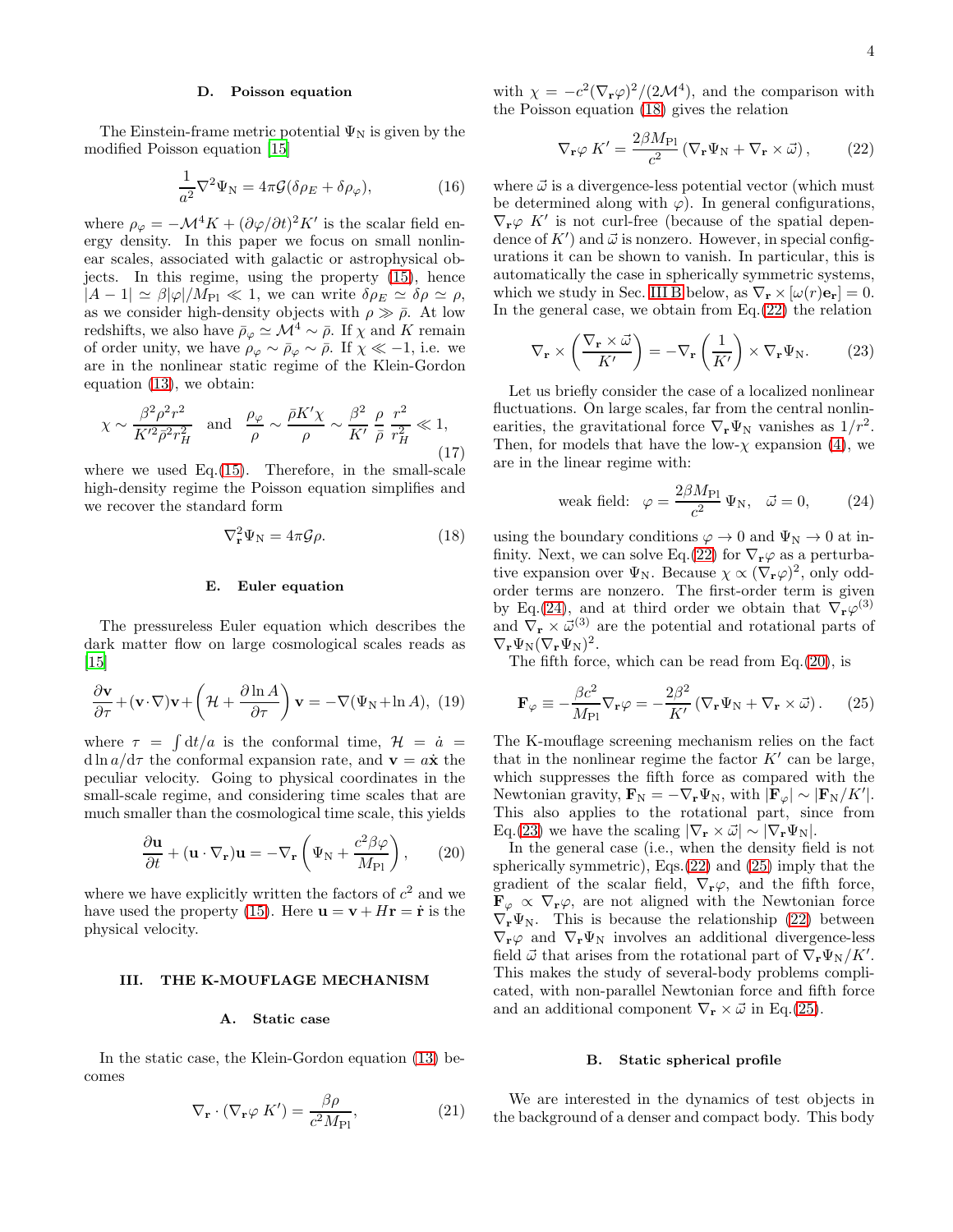could be a star, a galaxy or a gas cloud. For simplicity, we restrict ourselves to spherical configurations, so that the solenoidal term  $\nabla_{\mathbf{r}} \times \vec{\omega}$  in Eq.[\(22\)](#page-3-3) vanishes. We consider a spherical matter distribution  $\rho(r)$  with the mass profile

$$
M(r) = \int_0^r \mathrm{d}r' \, 4\pi r'^2 \, \rho(r'). \tag{26}
$$

The Klein-Gordon equation [\(21\)](#page-3-7) gives, using Stokes theorem,

<span id="page-4-0"></span>
$$
\frac{\mathrm{d}\varphi}{\mathrm{d}r} K' \left( -\frac{c^2}{2\mathcal{M}^4} \left( \frac{\mathrm{d}\varphi}{\mathrm{d}r} \right)^2 \right) = \frac{\beta M(r)}{c^2 M_{\text{Pl}} 4\pi r^2}.
$$
 (27)

As in [\[13](#page-19-12), [15\]](#page-19-14), we define a "K-mouflage screening radius"  $R_K$  by

<span id="page-4-7"></span>
$$
R_K = \left(\frac{\beta M}{4\pi c M_{\rm Pl} \mathcal{M}^2}\right)^{1/2},\tag{28}
$$

where  $M = M(R)$  is the total mass of the object of radius R. Then, introducing the rescaled dimensionless variables  $x = r/R_K$ ,  $m(x) = M(r)/M$ ,  $\phi(x) = \varphi(r)/\varphi_K$ , with

<span id="page-4-10"></span>
$$
\varphi_K = \mathcal{M}^2 R_K / c,\tag{29}
$$

the integrated Klein-Gordon equation [\(27\)](#page-4-0) reads as

<span id="page-4-1"></span>
$$
\frac{d\phi}{dx} K' \left[ -\frac{1}{2} \left( \frac{d\phi}{dx} \right)^2 \right] = \frac{m(x)}{x^2}.
$$
 (30)

Then, it is convenient to define the potential function  $W_-(y)$ , which will play a crucial role in the following, by

<span id="page-4-4"></span>
$$
W_{-}(y) = yK'(-y^2/2), \tag{31}
$$

(where the subscript "-" recalls the minus sign in the argument of  $K'$ , so that Eq.[\(30\)](#page-4-1) becomes

<span id="page-4-2"></span>
$$
W_{-}(y) = \frac{m(x)}{x^2} \quad \text{with} \quad y(x) = \frac{d\phi}{dx}.\tag{32}
$$

If the kinetic function  $K(\chi)$  obeys the weak- $\chi$  behavior [\(4\)](#page-1-1), we have

<span id="page-4-3"></span>
$$
y \to 0:
$$
  $W_{-}(y) \simeq y + ...,$  (33)

where the dots stand for higher-order odd terms. The standard kinetic term corresponds to  $W_-(y) = y$  without nonlinear corrections, which describe the distinctive Kmouflage nonlinear features.

For a given matter profile  $m(x)$ , Eq.[\(32\)](#page-4-2) provides the radial profile of the scalar field  $\phi(x)$ . More precisely, assuming this equation can be inverted, it yields the first derivative  $d\phi/dx = W_-^{-1}(m/x^2)$  at all positions x, hence  $\phi(x)$  using the boundary condition  $\phi(\infty) = 0$  at infinity, in the vacuum far from the finite-size object. In particular, using the low- $y$  expansion [\(33\)](#page-4-3), we obtain at large distances [by definition  $m(x) = 1$  for  $x > R/R<sub>K</sub>$ ]:

<span id="page-4-6"></span>
$$
x \gg 1
$$
 and  $x > \frac{R}{R_K}$ :  $\frac{d\phi}{dx} = y \simeq \frac{1}{x^2}$ ,  $\phi(x) \simeq -\frac{1}{x}$ . (34)

In the standard case, where  $W_-(y) = y$ , this solution is exact down to  $x = R/R_K$ . Since we consider an object with a finite central matter density, we have  $m(x) \propto x^3$ for  $x \to 0$ , and we obtain the small-radius behavior:

$$
x \to 0
$$
:  $\frac{d\phi}{dx} = y \propto x$ ,  $\phi(x) \simeq \phi_0 + \phi_2 \frac{x^2}{2} + ...,$  (35)

where  $\phi_0$  is the value of the scalar field at the center.

Thus,  $W_-\$  and  $y = d\phi/dx$  vanish at both  $x = 0$  and  $x \to \infty$ . On intermediate scales,  $W_$  is strictly positive. If the potential  $W_-(y)$  is monotonically increasing up to  $\infty$  [as in the standard case where  $W_-(y) = y$ ] the solution of Eq.[\(32\)](#page-4-2) is unique and well defined.

Regular examples would be for instance the power-law models [\(8\)](#page-2-5) with:

<span id="page-4-5"></span>m even and  $K_0 < 0$ , or m odd and  $K_0 > 0$ , (36) which give

$$
W_{-}(y) = y \left[ 1 + K_0(-1)^{m-1} m (y^2/2)^{m-1} \right].
$$
 (37)

This function  $W_-(y)$  is defined over the full real axis, it is monotonically increasing, and it goes to  $+\infty$  for  $y \rightarrow +\infty$ . Then, the scalar field derivative  $d\phi/dx = y$ can take arbitrarily large values.

Alternative models of the same class, with a monotonically increasing  $W_-(y)$  up to  $+\infty$  over  $y \ge 0$ , correspond to cases where  $W_-(y)$  diverges at a finite value  $y_->0$ . An example is provided by the DBI-like model [\(9\)](#page-2-6) studied in [\[14\]](#page-19-13), with a nonstandard sign. It corresponds to  $W_{-}(y) = y/\sqrt{1-y^2}$ , which is monotonically increasing up to  $+\infty$  over  $0 \leq y < 1$ . Then, the scalar field derivative  $d\phi/dx$  cannot be greater than 1 (which also shows at once that the fifth force becomes negligible as compared with Newtonian gravity in strong gradient regimes).

When the function  $W_-(y)$  is not monotonically increasing up to  $+\infty$  over some range  $[0, y_$ [ with  $y_$  > 0 (including the case  $y = +\infty$ ), there is no unique welldefined continuous solution. In particular, for sufficiently dense objects, if  $W_-(y)$  is bounded there is no solution that applies at all radii, whereas if  $W_-(y)$  is unbounded but not monotonic there are infinitely many discontinuous solutions. We postpone the analysis of these cases to Sec. [IV A](#page-7-0) below.

Therefore, the condition for a well-defined and unique scalar field profile for any matter overdensity is

<span id="page-4-8"></span>static solution:  $W'_{-}(y) \ge 0$  and  $W_{-} \to +\infty$ , (38)

over a range  $0 \leq y \leq y_-,$  where  $y_-\$ can be finite or  $+\infty$ . The condition  $W'_{-} > 0$  also reads in terms of the kinetic function  $K$  as

<span id="page-4-9"></span>
$$
static solution: K' > 0, K' + 2\chi K'' \ge 0,
$$
 (39)

over the range  $\chi$  – <  $\chi$  ≤ 0, where  $\chi$  – =  $-y_-^2/2$  is either finite or  $-\infty$ . The property  $K' > 0$  comes from the fact that starting at  $K' = 1$  at  $x \to \infty$  and  $\chi \to 0$ ,  $K'$  cannot change sign nor vanish as we move closer to the object while W<sub> $\equiv$ </sub> increases as  $m(x)/x^2$  because of the definition [\(31\)](#page-4-4) (i.e., W<sup>−</sup> cannot go through zero as it is always strictly positive).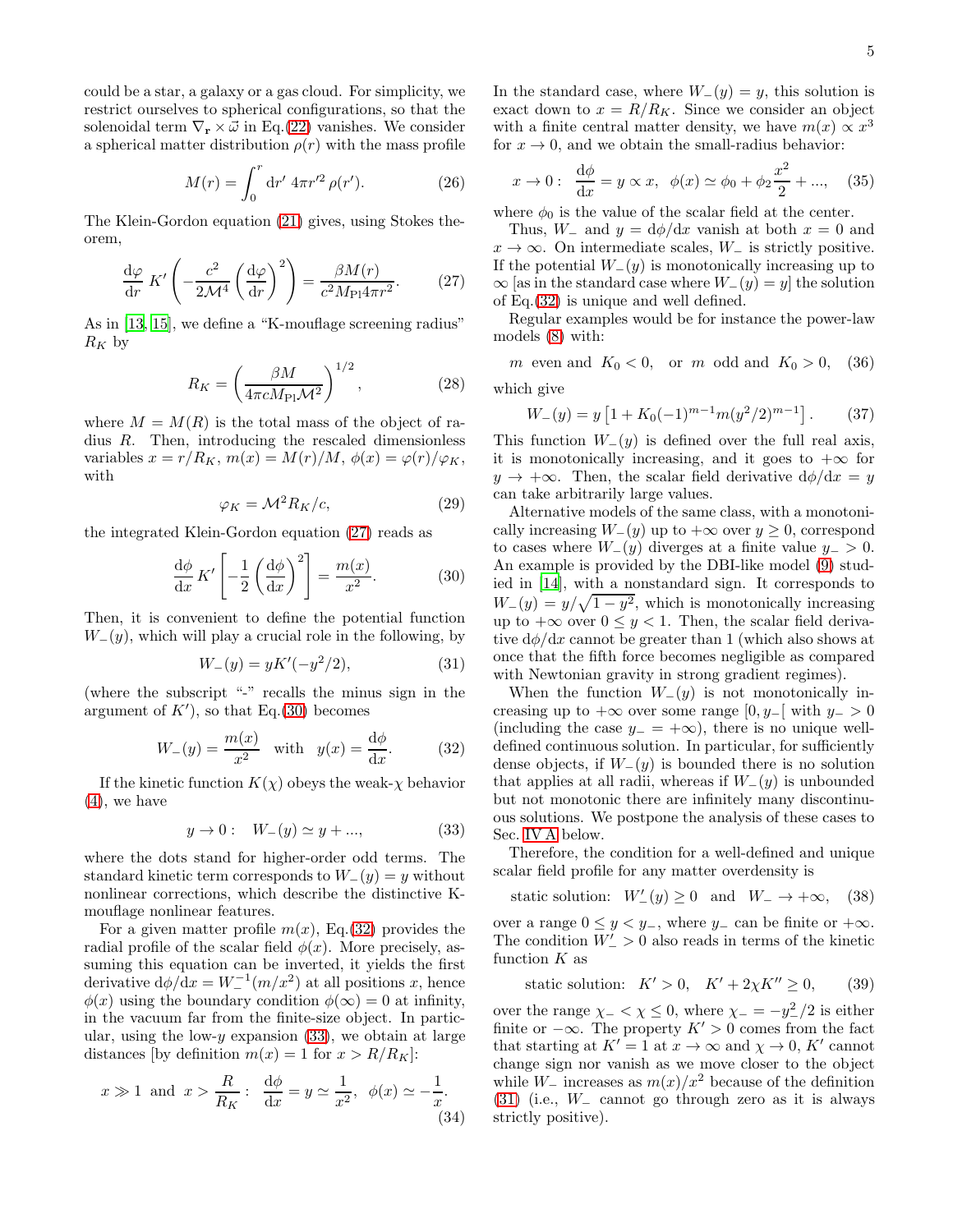#### C. Corrections to Newton's law

We now focus on the simple case where Eq.[\(32\)](#page-4-2) has a unique well-defined solution, which corresponds to the models [\(36\)](#page-4-5), or more generally to models where  $W_-(y)$ is monotonically increasing up to  $+\infty$  over an interval [0, y−[. We discuss the corrections to Newton's law to check how the nonlinear K-mouflage screening mechanism provides a convergence back to GR (or Newtonian gravity) on small astrophysical scales. A test particle outside the dense body evolves according to the nonrelativistic equation [see Eq.[\(20\)](#page-3-5)]

<span id="page-5-2"></span>
$$
\frac{\mathrm{d}^2 \mathbf{r}}{\mathrm{d}t^2} = -\nabla_{\mathbf{r}} \Psi_{\mathbf{N}} - \frac{\beta c^2}{M_{\rm Pl}} \nabla_{\mathbf{r}} \varphi.
$$
 (40)

For a spherical body we can consider radial trajectories and the scalar field gradient is given by Eq.[\(30\)](#page-4-1), which can also be written as

$$
\frac{\mathrm{d}\varphi}{\mathrm{d}r} = \frac{\varphi_K}{R_K} \frac{m(x)}{x^2 K'}.\tag{41}
$$

Outside the spherical body we have  $m(x) = 1$  and we obtain in agreement with Eq.[\(25\)](#page-3-0)

$$
\frac{\beta c^2}{M_{\rm Pl}} \frac{\mathrm{d}\varphi}{\mathrm{d}r} = \frac{2\beta^2 \mathcal{G}M}{K'r^2} = \frac{2\beta^2}{K'} \frac{\mathrm{d}\Psi_{\rm N}}{\mathrm{d}r},\tag{42}
$$

which gives the equation of motion

$$
\frac{\mathrm{d}^2 r}{\mathrm{d}t^2} = -\frac{\mathcal{G}M}{r^2} \left( 1 + \frac{2\beta^2}{K'} \right). \tag{43}
$$

This corresponds to an effective Newtonian constant

<span id="page-5-0"></span>
$$
\mathcal{G}^{\text{eff}}(r) = \left(1 + \frac{2\beta^2}{K'(\chi(r))}\right) \mathcal{G}
$$
 (44)

that depends on the distance from the central object.

From the analysis of Sec. [III B](#page-3-2) and Eq.  $(34)$ , we can see that for  $r \gg R_K$  and  $r > R$  we have  $d\phi/dx = y \sim$  $1/x^2 \ll 1$  and  $K' \simeq 1$ . Therefore, at large distance beyond the K-mouflage radius [\(28\)](#page-4-7) we find an increase of Newton's gravity by the constant multiplicative factor  $1+2\beta^2$ . Within the K-mouflage radius  $R_K$ , where  $y \gtrsim 1$ ,  $K'$  becomes sensitive to the nonlinear corrections associated with the nonstandard form of the kinetic term. In particular, if  $K' \gg 1$ , as in the models [\(36\)](#page-4-5), the deviation from Newton's force is suppressed by the factor  $1/K'$  and we recover Newtonian gravity. This nonlinear "K-mouflage screening" ensures the convergence to GR for small and dense subgalactic and astrophysical systems and allows the models to satisfy observational constraints from the Solar System or dwarf galaxies. In particular, this means that for negative  $\chi$  the derivative  $K'$  must become large enough to provide the required screening. Thus, the screening criterion is

<span id="page-5-1"></span>screening: 
$$
r \ll R_K
$$
 and  $K'(\chi) \gg 1$  for  $\chi \ll -1$ . (45)

It is interesting to note that the constraint arising from Eq.[\(44\)](#page-5-0) is generically stronger than the requirement of a unique well-defined scalar field profile for any matter density profile, studied in Sec. [III B.](#page-3-2) Indeed, to obtain an efficient screening we must have  $K' > K'_{\text{obs}}$  at large negative  $\chi$ , where  $K'_{obs}$  is a lower positive bound derived from observations to ensure a small enough deviation from GR on astrophysical scales. Then, from the definition [\(31\)](#page-4-4) we obtain  $W_$  >  $K'_{obs}y$  at large positive y, which implies that  $W_-(y)$  increases up to infinity when  $y > 0$ . This does not ensure that  $W_-\$  is monotonically increasing, as required for a unique well-defined solution to Eq.[\(32\)](#page-4-2) [a counter-example is provided by  $K' = K'_{obs} + \alpha \sin^2(\omega \chi)$ with  $\alpha > 0$ . However, if K' does not show oscillations but converges to a constant  $K'_{\infty} \geq K'_{\text{obs}}$  or grows to +∞ in a monotonic fashion, then  $W_$  is monotonically increasing up to infinity.

Explicitly, for the models defined by [\(8\)](#page-2-5) with the constraints [\(36\)](#page-4-5), where the scalar field profile is unique and well defined for any matter density profile, we find that

$$
r > R
$$
 and  $r \ll R_K$ :  
\n $K' \sim (|K_0|m)^{\frac{1}{2m-1}} \left(\frac{r}{R_K}\right)^{\frac{-4(m-1)}{2m-1}} \gg 1$  (46)

inside the K-mouflage radius, and therefore the correction to Newton's law converges to zero well inside the K-mouflage radius (and outside of the central object).

## D. Screening of astrophysical and cosmological objects

Screening of astrophysical objects can be easily identified by requiring that the radius  $R$  of the object is smaller than its K-mouflage radius  $R_K$ , see also Eq.[\(45\)](#page-5-1). From Eq. [\(28\)](#page-4-7), we obtain at  $z=0$ ,

$$
\frac{R_K}{R} \approx \left(\frac{\beta R\delta}{R_{H_0}}\right)^{1/2},\tag{47}
$$

where  $R_{H_0} = c/H_0$  is the Hubble radius and  $1+\delta = \rho/\bar{\rho}_0$ is the matter overdensity (we assume  $\delta \gg 1$ ). This gives the screening condition

screening: 
$$
\frac{\beta R \delta}{R_{H0}} \gg 1
$$
, hence  $R \gg \frac{R_{H_0}}{\beta \delta}$  or  $\delta \gg \frac{R_{H_0}}{\beta R}$ . (48)

In the last two expressions, we expressed the screening condition as a lower bound on the object radius, for a given density, or a lower bound on the density, for a given radius. This criterion agrees with the criterion obtained in Eq.(23) of [\[13\]](#page-19-12) for large-scale cosmological structures. More generally, this screening criterion is a condition on the product ( $\rho R$ ); hence,  $M/R^2 \sim |\nabla \Psi_N|$ , that is, the strength of the Newtonian gravitational force, in agreement with the discussion in Sec. II.C of Ref.[\[13](#page-19-12)].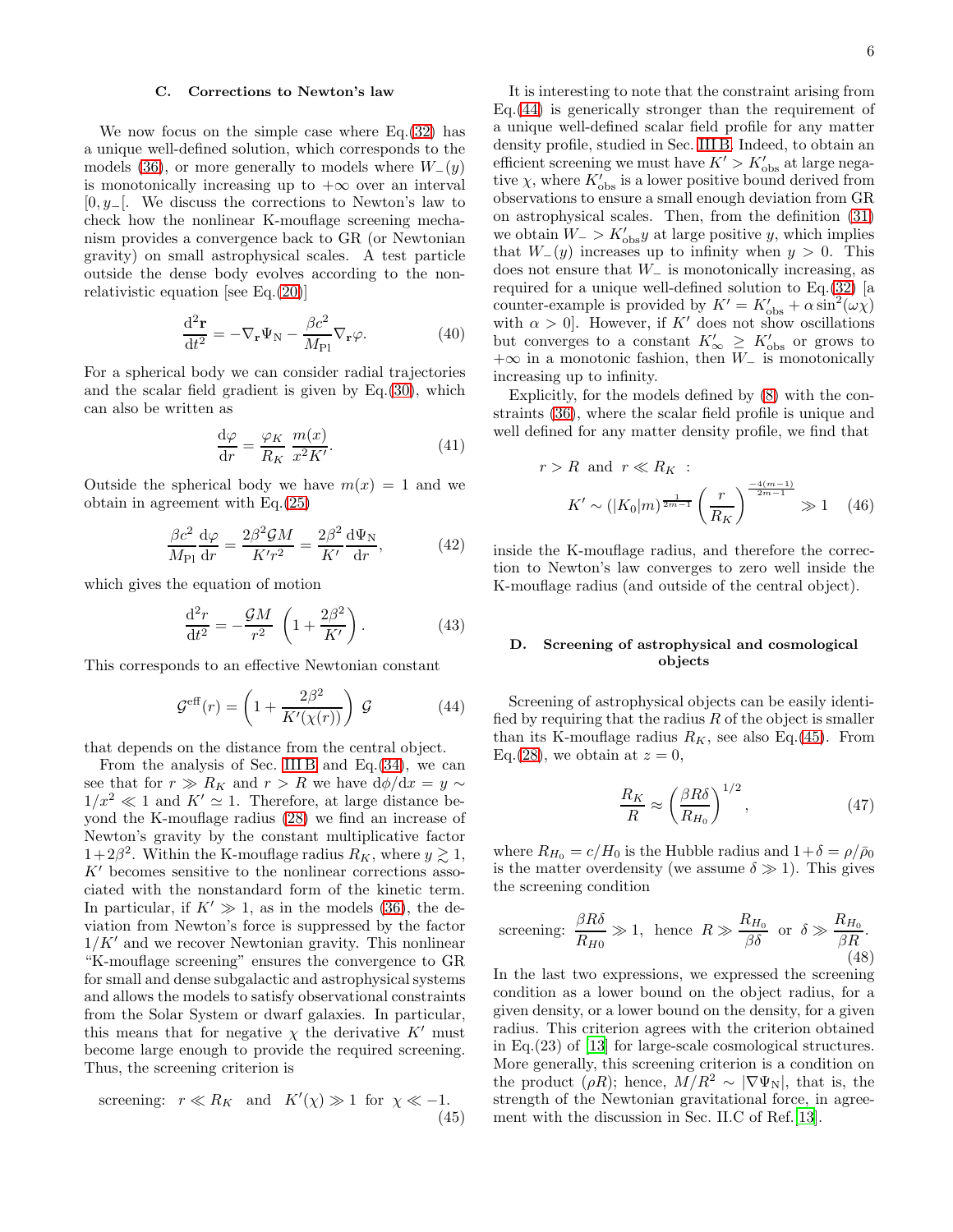Let us first consider typical astrophysical objects, such as stars, planets or asteroids, with a density of the order of  $\rho \sim 1 \text{ g.cm}^{-3}$ , hence  $\delta \sim 3.6 \times 10^{29}$ . This yields  $R \gg 0.035\beta^{-1}$  cm. Since we typically have  $\beta \sim 0.1$ , this means that all astrophysical objects are far in the screened regime. Moreover, dust grains throughout the Solar System, such as Saturn rings, are screened by the Sun (i.e., "blanket screening" by a nearby massive object). Indeed, the Solar System up to Neptun's orbit gives  $\delta \sim 2 \times 10^{18}$  and  $R/R_{H_0} \sim 3.5 \times 10^{-14}$ , hence  $\beta R\delta/R_{H0} \sim 7 \times 10^4 \beta \gg 1.$ 

For the Milky Way, taking  $R \sim 15$ kpc and  $M \sim$  $10^{12}M_{\odot}$ , we obtain  $\beta R\delta/R_{H0} \sim 7\beta \sim 1$ . This means that outer regions of the Galaxy, where  $(\rho R)$  decreases as compared with the value at 15kpc, are unscreened, whereas inner regions, where  $(\rho R)$  increases somewhat, are screened. Therefore, typical galaxies probe the transition between the screened and unscreened regimes, whereas dwarfs should be mostly unscreened. Thus, galaxies are promising objects to constrain such Kmouflage models.

Finally, let us consider clusters of galaxies. With  $R \sim$ 1Mpc and  $\delta \sim 200$ , we obtain  $\beta R \delta / R_{H0} \sim 0.05 \beta \ll 1$ , which means that outer regions down to the virial radius are unscreened. This agrees with the analysis of Ref.[\[15\]](#page-19-14), where we noticed that large-scale cosmological structures are unscreened and in the linear regime for the scalar field sector [i.e., even though the matter density contrast can be in the mildly nonlinear regime, the Klein-Gordon equation [\(12\)](#page-2-2) can be linearized over  $\varphi$ . However, cluster cores would probe the screened regime and the nonlinear part of the kinetic function  $K(\chi)$ .

### E. Spherical waves

#### *1. Linear stability*

We can now study the dynamics of scalar field perturbations on the spherical background obtained in Sec. [III.](#page-3-8) When we consider radii outside of the object, that is, in the vacuum (i.e., the matter density is zero throughout space at  $r > R$ , but the background scalar field  $\varphi$ is not zero), we can study local scalar field perturbations at fixed vanishing matter density (hence there are no coupled local matter density perturbations). We focus on spherically symmetric fluctuations and we investigate their linear stability. Thus, writing the scalar field as

$$
\varphi(r,t) = \bar{\varphi}(r) + \delta\varphi(r,t),\tag{49}
$$

where  $\bar{\varphi}$  is the static spherical solution of Eq.[\(27\)](#page-4-0) obtained in Sec. [III B,](#page-3-2) and linearizing the Klein-Gordon equation [\(13\)](#page-2-3), we obtain

$$
\bar{K}' \frac{\partial^2 \delta \varphi}{\partial t^2} - \frac{c^2}{r^2} \frac{\partial}{\partial r} \left[ r^2 (\bar{K}' + 2\bar{\chi} \bar{K}'') \frac{\partial \delta \varphi}{\partial r} \right] = 0, \quad (50)
$$

where  $\bar{\chi}$  and  $\bar{K}$  are the spherical background quantities. This is a hyperbolic partial differential equation, which reduces for short wavelengths to the wave equation

<span id="page-6-1"></span>
$$
\frac{\partial^2 \delta \varphi}{\partial t^2} - c_s^2 \frac{\partial^2 \delta \varphi}{\partial r^2} = 0,
$$
\n(51)

with the position-dependent propagation speed

<span id="page-6-0"></span>
$$
c_s^2 = \frac{\bar{K}' + 2\bar{\chi}\bar{K}''}{\bar{K}'}\ c^2 = \frac{\bar{W}'_-}{\bar{K}'}\ c^2 = \frac{\bar{y}\bar{W}'_-}{\bar{W}_-}\ c^2,\tag{52}
$$

where  $\bar{W}'_- = \frac{dW_-}{dy}$  $\frac{W}{\mathrm{d}y}(\bar{y})$  and we have used the definition [\(31\)](#page-4-4). The ratio  $c_s/c$  is formally the inverse of the one obtained in the uniform time-dependent cosmological back-ground [\[13\]](#page-19-12). However, the background values  $K'$  and  $\bar{\chi}$ are different and bear no relations. Indeed, in the cosmological context we only probe the part  $\chi > 0$  of the kinetic function  $K(\chi)$  whereas in the regime studied in this paper, and in Eq.[\(52\)](#page-6-0), we have  $\chi < 0$ .

For the models such as [\(36\)](#page-4-5), where  $W_-(y)$  is monotonically increasing up to  $+\infty$  over [0, y<sub>−</sub>[ and there is a unique well-defined scalar field profile, we have  $\bar W'_- > 0$ and  $\bar{K}$ ' > 0. Therefore,  $c_s^2$  is positive and Eq.[\(51\)](#page-6-1) gives rise to traveling waves. Thus there are no spherical instabilities at the linear level. More generally, the condition for linear stability is automatically satisfied once the conditions for a well-defined static profile are verified, see Eqs.[\(38\)](#page-4-8) and [\(39\)](#page-4-9):

<span id="page-6-2"></span>linear stability:  $K' > 0$ ,  $W'_{-} \equiv K' + 2\chi K'' \ge 0$ , (53) over the range  $\chi$ <sub>-</sub> <  $\chi$  ≤ 0, 0 ≤ y < y<sub>-</sub>.

#### *2. Superluminality*

At large radius  $r \to \infty$ , where we have  $\bar{\chi} \to 0$  and the expansion [\(4\)](#page-1-1), we obtain  $c_s \to c$ . At finite radius, since  $\bar{\chi}$  < 0, the propagation speed is smaller than the speed of light if  $\bar{K}^{\prime\prime} > 0$ , and greater if  $\bar{K}^{\prime\prime} < 0$ . For the explicit models [\(36\)](#page-4-5) we have  $\bar{K}^{\prime\prime} < 0$  hence  $c_s > c$ . More generally, if we consider non-polynomial functions  $K(\chi)$ with a power-law behavior at large negative  $\chi$ , we have

$$
\chi \to -\infty
$$
:  $K \sim -|\chi|^m$ ,  $c_s^2 \sim (2m-1)c^2$ , (54)

where  $m$  is not necessarily an integer. Then, the requirement for small-scale high-density screening [\(44\)](#page-5-0) implies  $m \geq 1$ , which also ensures that  $W_-(y) \sim y^{2m-1}$  is monotonically increasing up to  $+\infty$ , and  $c_s \geq c$ . Therefore, simple K-mouflage models that can accommodate arbitrary matter density profiles and display nonlinear screening have propagation speeds greater than the speed of light for scalar field perturbations, see also [\[14\]](#page-19-13).

This is actually a generic feature of K-mouflage models. Indeed, Eq.[\(52\)](#page-6-0) also reads as  $c_s^2 = 1 + 2\overline{\chi}K''/\overline{K}'$ , and since  $\bar{x}$  < 0 in the quasistatic regime, a propagation speed smaller than the speed of light requires that  $\bar{K}^{\prime\prime}$  and  $\bar{K}^{\prime}$ be of the same sign. In models where  $K'(\chi) > 0$  (to avoid ghosts in the cosmological regime,  $\chi > 0$ , and to avoid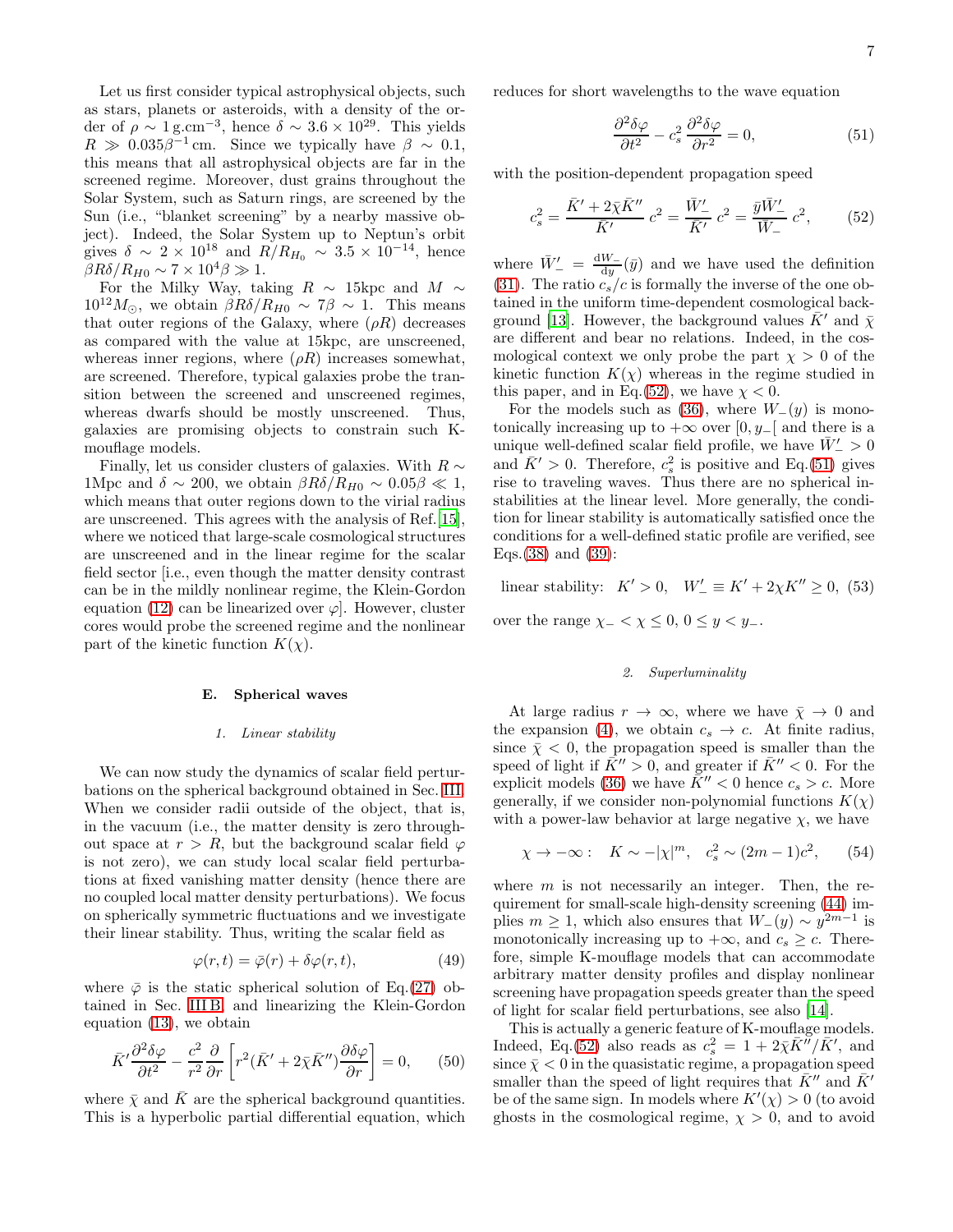divergences and instabilities at the point where  $K'$  would go through zero to change sign), this implies  $K'' > 0$ over  $\chi$  < 0. Then,  $K'(\chi)$  is a monotonically increasing function on the negative real axis, whence  $0 < K'(\chi) <$  $K'(0) = 1$  for  $\chi < 0$ . This prevents any nonlinear Kmouflage screening, which relies on the condition  $|K'| \gg$ 1 in small-scale high-density environments, see Eq.[\(44\)](#page-5-0).

Therefore, realistic models with efficient screening must show superluminality. Of course, it is always possible to have  $c_s < c$  over some limited range, but this cannot hold for all regimes  $\chi < 0$ .

# IV. GENERALIZED SOLUTIONS

# <span id="page-7-0"></span>A. Cases where  $W_-(y)$  cannot be inverted

As described in Sec. [III B,](#page-3-2) when the function  $W_-(y)$ defined by Eq.[\(31\)](#page-4-4) is monotonically increasing up to  $+\infty$ over  $0 \leq y \leq y_-,$  where  $y_-\$ can be finite or  $+\infty$ , Eq.[\(32\)](#page-4-2) can be inverted and we obtain a well-defined static profile for the scalar field for any matter density profile.

This is no longer possible when  $W_-(y)$  is not monotonically increasing up to  $+\infty$ . Two different cases can be encountered, depending on whether  $W_-(y)$  is bounded or not.

#### <span id="page-7-2"></span>*1. No solution when* W−(y) *is bounded*

The first case where  $W_-(y)$  is not monotonically increasing up to  $+\infty$  corresponds to functions  $W_-(y)$  that are bounded, with  $|W_-(y)| \leq W_{\text{max}}$  for all  $y \geq 0$  [because  $W_-(y)$  is an odd function of y, it is sufficient to consider the range  $y \geq 0$ . Then, for high-density objects where  $m(x)/x^2$  can reach values beyond  $W_{\text{max}}$ , no solution can be found to Eq.[\(32\)](#page-4-2) and there exists no static scalar field profile that is valid throughout space. However, at small and large radii, where the Newtonian gravitational force is small enough [i.e.,  $m(x)/x^2$  is below the maximum  $W_{\text{max}}$ , one can still define a local static profile, that is, a local solution to Eq.[\(32\)](#page-4-2).

Thus, kinetic functions  $K(\chi)$  that enter this class cannot provide realistic models, or they are incomplete and one must add higher-order corrections that ensure a better behaved  $W_-(y)$ , so as to provide a well-defined static profile for the scalar field for any matter density profile and at all radii.

# <span id="page-7-4"></span>2. Infinite number of discontinuous solutions when  $W_-(y)$ *is not bounded and non-monotonic*

The second case where  $W_-(y)$  is not monotonically increasing up to  $+\infty$  corresponds to functions  $W_-(y)$  that are not bounded, so that at each radius one can always find at least one solution  $y(x)$  to Eq.[\(32\)](#page-4-2), but  $W_-(y)$  is not monotonically increasing over  $y \geq 0$ . Then, for highdensity objects, starting from  $x \to +\infty$  and  $y \simeq 1/x^2$ , as we move closer to the object and  $m(x)/x^2$  increases, we meet the first local maximum  $y^{(1)}_{\text{max}}$  of  $W_-(y)$  at some point  $x_1$ . We can extend the solution  $y(x)$  to smaller radii by allowing for discontinuous solutions  $y(x)$ , with  $y(x_1^+) = y_{\text{max}}^{(1)}$  and by jumping at  $x_1^-$  to a point y that is at a finite distance from  $y_{\text{max}}^{(1)}$ , within an interval where the function  $W_{-}(y)$  runs from  $W_{\min}^{(2)}$  to  $W_{\max}^{(2)}$ with  $W_{\min}^{(2)} < W_{\max}^{(1)} < W_{\max}^{(2)}$ . If there are several local maxima, we can build a solution with several jumps.

If  $W_-(y) \to -\infty$  on the positive axis  $y \geq 0$ , we eventually need to jump to the negative axis  $y < 0$  to find an interval where  $W_-(y) \to +\infty$ , which provides a solution for any matter density profile. A negative y also implies a negative K' from Eq.[\(31\)](#page-4-4), because  $W = m(x)/x^2$  is always strictly positive. This means that the fifth force decreases Newtonian gravity, that is, the effective Newton's constant is smaller than  $\mathcal G$  (or negative) from Eq.[\(44\)](#page-5-0).

These solutions are not unique and we can actually build an infinite number of them. Indeed, instead of jumping at position  $x_1$  when we reach the local maximum  $W_{\text{max}}^{(1)}$ , we could have chosen to make the jump at any slightly larger radius  $x \geq x_1$ , such that  $W_{-}[y(x)] >$  $W_{\min}^{(2)}$ .

To ensure the linear stability of such solutions with respect to radial perturbations, we can see from Eq.[\(52\)](#page-6-0) that we must always have  $yW' \geq 0$ . This implies, for instance, that as we patch together several intervals on the positive real axis  $y \geq 0$  to build a discontinuous profile, we must only use intervals where  $W_-(y)$  is increasing, with  $W'_{-} \geq 0$ . In a similar fashion, intervals on the negative real axis must satisfy  $W'_{-} \leq 0$ .

#### B. Steady-state solutions

In the previous sections we considered the static solutions of the Klein-Gordon equation [\(13\)](#page-2-3), given by Eqs.  $(21)$  or  $(27)$ . However, for a static density profile it is possible to find more general "steady-state" solutions for the scalar field, of the form:

<span id="page-7-3"></span>
$$
\varphi(\mathbf{r},t) = \nu t + \hat{\varphi}(\mathbf{r}),\tag{55}
$$

where the time-independent function  $\hat{\varphi}$  obeys

<span id="page-7-1"></span>
$$
\nabla_{\mathbf{r}} \cdot (\nabla_{\mathbf{r}} \hat{\varphi} \, K') = \frac{\beta \rho}{c^2 M_{\text{Pl}}} \quad \text{with} \quad \chi = \frac{\nu^2 - c^2 (\nabla_{\mathbf{r}} \hat{\varphi})^2}{2\mathcal{M}^4}.
$$
\n(56)

Thus, the scalar field shows a linear time dependence, with a space-independent pre-factor, in addition to the time-independent but space-dependent part  $\hat{\varphi}$ . Because the kinetic variable  $\chi$  in Eq.[\(14\)](#page-2-7) only involves first-order derivatives, the Klein-Gordon equation [\(56\)](#page-7-1) does not show any time dependence, even though the field  $\varphi$  includes a linear time-dependent term. Moreover, the fifth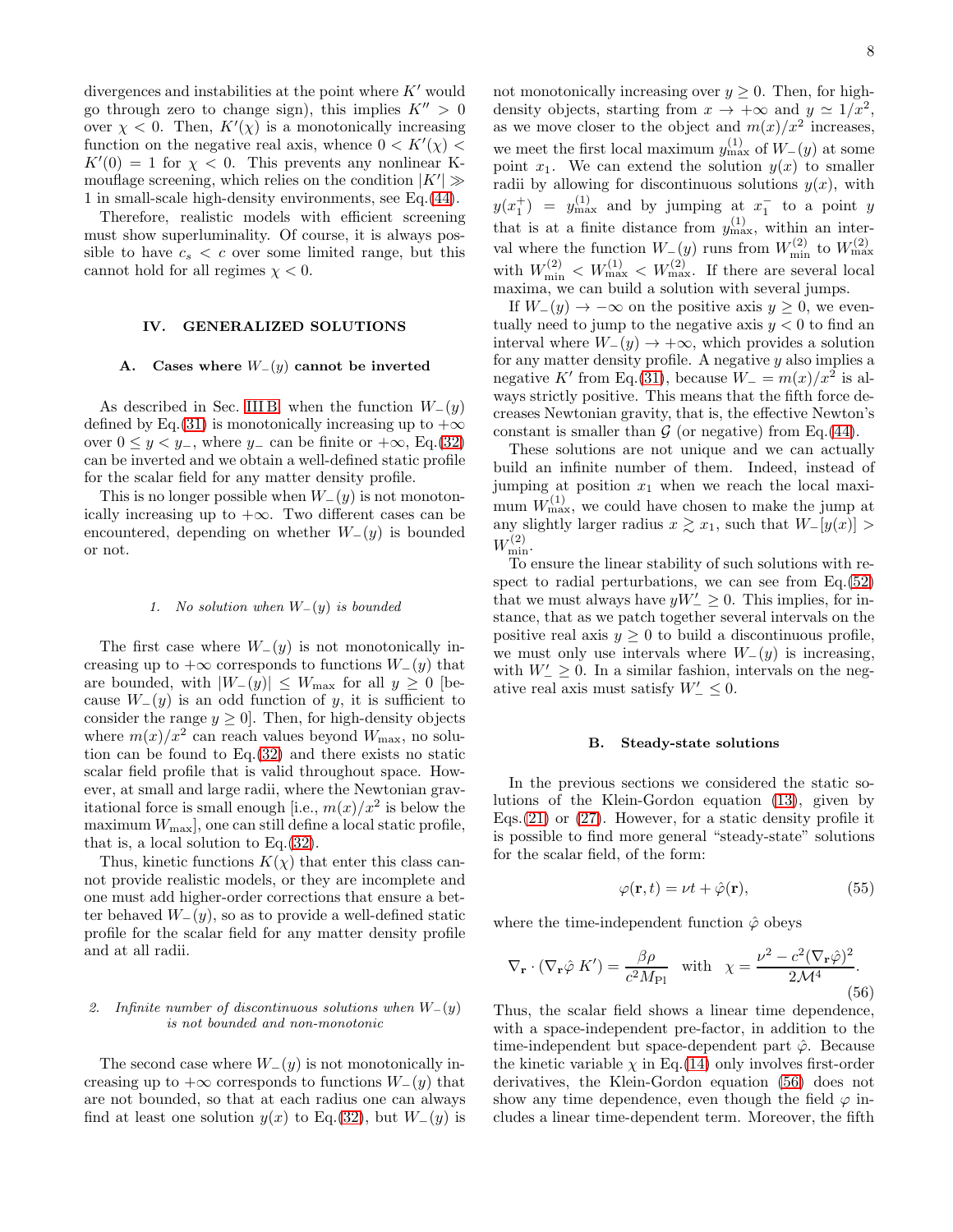force, which is set by  $-\nabla_{\mathbf{r}}\varphi$  as in Eqs.[\(20\)](#page-3-5) and [\(40\)](#page-5-2), is also time-independent.

Then, for a given static density profile  $\rho(r)$  we can build an infinite number of steady solutions, parametrized by the constant  $\nu$ . In particular, in the cases where the function  $W_-(y)$  defined in Eq.[\(31\)](#page-4-4) is bounded and we could find no static solution in Sec. [IV A 1,](#page-7-2) we can now find an infinite number of solutions by choosing large values of  $\nu^2$ , if the derivative of the kinetic function  $K'(\chi)$  goes to  $+\infty$  on the positive semi-axis  $\chi > 0$ , which is required to obtain a realistic cosmology up to high redshifts [\[13,](#page-19-12) [15\]](#page-19-14).

To remove any ambiguity, we must note that on large scales, within the cosmological setting, the scalar field is actually time-dependent as it follows the evolution of the cosmological background. More precisely, at the background level the scalar field  $\bar{\varphi}$  is the solution of the evolution equation [\[13](#page-19-12)]

cosm. background: 
$$
a^3 \dot{\bar{\varphi}} \bar{K}' = -\int_0^t dt' \bar{\rho}_0 \frac{d\bar{A}}{d\bar{\varphi}}(t'),
$$
 (57)

which gives

$$
\bar{\varphi} \sim -\frac{\beta \bar{\rho} t^2}{M_{\rm Pl} \bar{K}'}, \quad \bar{\nu} \equiv \dot{\bar{\varphi}} \sim -\frac{\beta \bar{\rho} t}{M_{\rm Pl} \bar{K}'},\tag{58}
$$

where we defined  $\bar{\nu}$  as the time-derivative of the cosmological background value of the scalar field, and  $t$  is the age of the Universe at the redshift of interest. This uniform cosmological time dependence, which we actually neglected in this paper, must be distinguished from the factor  $\nu t$  in the generalized solutions [\(55\)](#page-7-3), which would arise from the small-scale nonlinearities. Indeed, the latter should be understood as a hypothetical feedback from small nonlinear scales up to cosmological scales of order  $ct$ , the propagation speed of scalar field fluctuations be-ing of order c. Thus, from Eq.[\(56\)](#page-7-1) the coefficient  $\nu$  that would arise from small-scale nonlinearities would be of order

$$
\nu \sim \frac{c\hat{\varphi}}{r} \sim \frac{\beta \rho r}{cM_{\rm Pl} K'},\tag{59}
$$

whence

$$
\frac{\nu}{\bar{\nu}} \sim \frac{\rho}{\bar{\rho}} \frac{r}{ct_0}.\tag{60}
$$

For the Solar System, up to the Jupiter orbit, we have  $\rho/\bar{\rho} \sim 10^{20}$  and  $r/(ct_0) \sim 10^{-14}$ , whence  $\nu/\bar{\nu} \sim 10^6$ . Thus, the cosmological value  $\bar{\nu}$  is indeed negligible as compared with the small-scale value  $\nu$  that is required to build a truly generalized solution [\(55\)](#page-7-3), where the timedependent term  $\nu t$  cannot be neglected as compared with the static term  $\hat{\varphi}$ .

Because the constant  $\nu$  in Eq.[\(55\)](#page-7-3) cannot depend on space the time-dependent part  $\nu t$  extends over all space. More precisely, in the cosmological setting, it extends up to scales of order ct, over which the system has had time to relax, where  $t$  is the age of the Universe. Indeed, if

we consider several nonlinear matter overdensities, separated by large distances, each one being at the center of domains  $V_i$  characterized by different values  $\nu_i$ , we find below from Eq.[\(74\)](#page-9-0) that the discontinuity fronts between these regions cannot be motionless. Then, this would no longer yield a time-independent fifth force, because of the Dirac component along the moving domain boundaries. However, one would expect the system to relax towards a unique value  $\nu$  within a cosmological domain of size  $ct$ . which would cover the observed Universe.

Fortunately, our numerical analysis, presented in Sec. VB4 below, shows that such solutions are not achieved, even in the case where there is no static solution throughout all space because the function  $W_-(y)$ is bounded. We will find that in such cases the system relaxes to the static solution at larger distance from highdensity regions, where it is well defined, while shocks and ever-increasing gradients are confined to small scales close to the objects. Thus, even in these somewhat pathological cases, the small-scale nonlinearities and singularities do not propagate to large scales and have no impact on the cosmological behavior.

## V. DYNAMICS AND RELAXATION OF THE SCALAR FIELD PROFILE

## A. Characteristics

To check whether the solution with  $\nu = 0$  is indeed reached by the system, and what the obtained behavior is in cases where there is no well-defined static solution [i.e.,  $W_-(y)$  is not monotonically increasing up to  $+\infty$ ], we consider in this section the relaxation of the scalar field profile. To study the evolution with time of the scalar field, within a given matter density background (that may depend on time), we must solve the Klein-Gordon equation [\(13\)](#page-2-3). For a spherically symmetric density profile this also writes as

<span id="page-8-0"></span>
$$
\frac{\partial}{\partial t} \left( \frac{\partial \varphi}{\partial t} K' \right) - \frac{c^2}{r^2} \frac{\partial}{\partial r} \left( r^2 \frac{\partial \varphi}{\partial r} K' \right) = -\frac{\beta \rho}{M_{\text{Pl}}}, \quad (61)
$$

with

$$
\chi = \frac{1}{2\mathcal{M}^4} \left[ \left( \frac{\partial \varphi}{\partial t} \right)^2 - c^2 \left( \frac{\partial \varphi}{\partial r} \right)^2 \right].
$$
 (62)

For an object of mass  $M$ , making the same changes of variables as in Eq.[\(27\)](#page-4-0) in terms of the K-mouflage radius  $R_K$  defined in Eq.[\(28\)](#page-4-7) and the scalar field normalization  $\varphi_K$  of Eq.[\(29\)](#page-4-10), with  $x = r/R_K$ ,  $\phi(x) = \varphi(r)/\varphi_K$ , and  $\tau = ct/R_K$ , Eq.[\(61\)](#page-8-0) takes the dimensionless form

<span id="page-8-1"></span>
$$
\frac{\partial}{\partial \tau} \left( \frac{\partial \phi}{\partial \tau} K' \right) - \frac{1}{x^2} \frac{\partial}{\partial x} \left( x^2 \frac{\partial \phi}{\partial x} K' \right) = -\eta, \tag{63}
$$

with

$$
\eta(x,\tau) = \rho(r,t) \frac{4\pi R_K^3}{M}.\tag{64}
$$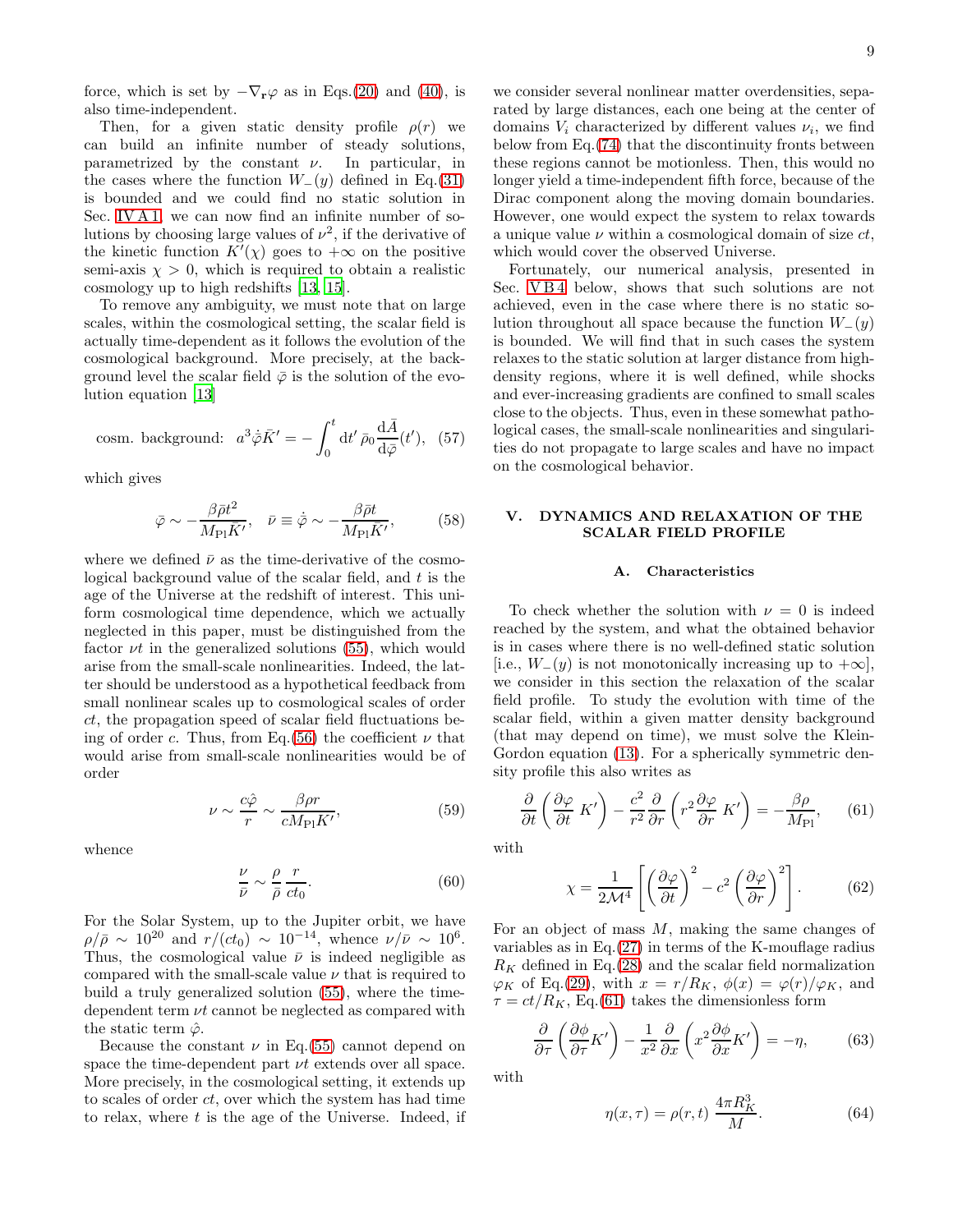This is a quasilinear second-order equation because by expanding all terms we can see that the second-order derivatives only appear linearly in the partial differential equation.

It is convenient to transform the second-order equation [\(63\)](#page-8-1) as a system of two first-order equations, by introducing

$$
u = \frac{\partial \phi}{\partial \tau}, \quad v = \frac{\partial \phi}{\partial x}, \quad \chi = \frac{u^2 - v^2}{2}, \tag{65}
$$

which gives

<span id="page-9-1"></span>
$$
\frac{\partial}{\partial \tau}(x^2 u K') + \frac{\partial}{\partial x}(m - x^2 v K') = 0, \qquad (66)
$$

$$
\frac{\partial v}{\partial \tau} - \frac{\partial u}{\partial x} = 0, \qquad (67)
$$

where  $m(x,\tau) = \int_0^x dx' \, x'^2 \eta(x',\tau) = M(< r,t)/M$ is the mass within the radius  $r$  normalized as in Eq.[\(30\)](#page-4-1). Here we have written the system  $(66)-(67)$  $(66)-(67)$  in a flux-conservative form, with the conserved densities  ${x^2 uK', v}$  and the fluxes  ${m - x^2 vK', -u}$ . Such forms are better suited to numerical computations.

The expanded form reads as the quasi-linear first-order system

<span id="page-9-2"></span>
$$
(K' + u^2 K'')\frac{\partial u}{\partial \tau} - K''uv\left(\frac{\partial u}{\partial x} + \frac{\partial v}{\partial \tau}\right) - (K' - v^2 K'')\frac{\partial v}{\partial x}
$$

$$
= \frac{2}{x}vK' - \eta, \quad (68)
$$

$$
\frac{\partial v}{\partial \tau} - \frac{\partial u}{\partial x} = 0.
$$
(69)

This system can be analyzed by the method of characteristics. The two trajectory characteristics are

<span id="page-9-3"></span>
$$
\left(\frac{\mathrm{d}x}{\mathrm{d}\tau}\right)_{\pm} = c_{\pm} \equiv \frac{-K''uv \pm \sqrt{K'[K' + K''(u^2 - v^2)]}}{K' + u^2 K''},\tag{70}
$$

and we have the two evolution equations along both sets of characteristics

$$
du + c_{\mp} dv = \frac{(2/x)vK' - \eta}{K' + u^2K''} dt
$$
 along  $dx = c_{\pm} dt$ . (71)

Equations [\(68\)](#page-9-2)-[\(69\)](#page-9-2) form a first-order hyperbolic system when the characteristic speeds  $c_{\pm}$  are real and an elliptic system when they are complex. Therefore, to obtain a well-defined Cauchy problem, that is, the evolution of the scalar field can be obtained from an initial condition by solving these differential equations forward in time, the argument of the square root in Eq.[\(70\)](#page-9-3) must always remain positive. If this is not the case, that is, at some time we obtain a negative argument over some interval in  $x$ , we can no longer solve the evolution of the scalar field at later times as we obtain an elliptic problem that requires boundary conditions over all boundaries (unless this domain closes at a later finite time and we can solve the left and right boundaries from the hyperbolic domains). For

the standard kinetic term, where  $K' = 1$  and  $K'' = 0$ , the characteristic speeds are constant with  $c_{\pm} = \pm 1$  and we obtain a simple Cauchy problem.

If we start from the static profiles described in Sec. [III B,](#page-3-2) given by Eq.[\(32\)](#page-4-2), with a zero time-derivative, we have  $u = 0$ ,  $v = y$ , and  $W' = K' - y^2 K''$  [where we again note  $W'_{-}(y) = dW_{-}/dy$ , so that the characteristic speeds are

<span id="page-9-4"></span>on static profile: 
$$
c_{\pm} = \pm \sqrt{\frac{W'_{-}}{K'}}
$$
, (72)

where we used the property  $K' > 0$  (to ensure a welldefined static profile and to avoid a divergent fifth force, see Sec. [III\)](#page-3-8). Since we also have  $W'_{-} \geq 0$  we obtain a well-defined Cauchy problem for the evolution close to this static profile. Moreover, we obtain  $c_{\pm}^2 = c_s^2$ , where  $c_s$  defined in Eq.[\(52\)](#page-6-0) is the propagation speed of radial waves around the static profile.

More generally, to ensure the hyperbolicity of the differential equation [\(63\)](#page-8-1) for any initial condition and at any time, we must have  $K'(K' + 2\chi K'') \geq 0$  for all values of  $\chi$ , both on the negative and positive semi-axis. If we consider models where  $K' \geq 0$ , to avoid ghosts in the cosmological regime  $\chi > 0$ , and to ensure a well-defined profile in the static regime  $\chi < 0$ , this condition reads as  $K' + 2\chi K'' \geq 0$  over the whole real axis for  $\chi$ . This is in fact the only possibility. Indeed, if we only require that the product  $K'(K' + 2\chi K'')$  remains positive, starting from  $K' = 1$  at  $\chi = 0$ , we can see that  $K'$  and  $K' + 2\chi K''$ must vanish at the same point  $\chi_0$  if  $K'$  can change sign. Then, writing  $K' \sim K'_0(\chi - \chi_0)^n$  around  $\chi_0$ , with  $n \geq 2$ , we have  $K'(K' + 2\chi K'') \simeq K_0'^2 2n\chi_0(\chi - \chi_0)^{2n-1}$  which changes sign at  $\chi_0$  and does not satisfy the positivity constraint. Therefore, the hyperbolicity condition reads as

hyperbolicity: 
$$
K' \ge 0
$$
,  $K' + 2\chi K'' \ge 0$ , (73)

for all values of  $\chi$ , from  $\chi$  to  $\chi$  where  $\chi$  may be finite or  $\pm\infty$ , depending on the domain of definition of  $K(\chi)$ . As could be expected, this is a stronger constraint than the condition for a well-defined static profile and stable fluctuations, which only read as  $K' + 2\chi K'' \geq 0$  over the negative real axis  $\chi$  – <  $\chi$  < 0, see Eqs.[\(39\)](#page-4-9) and [\(53\)](#page-6-2).

For nonstandard kinetic functions  $K(\chi)$  the characteristic speeds  $c_{\pm}$  are not constants and two different characteristics of the same set may cross, leading to the formation of shocks. Then, from the flux-conservative form [\(66\)](#page-9-1)-[\(67\)](#page-9-1), across a shock at position  $x_s(\tau)$  moving at speed  $dx_s/d\tau$ , we have the discontinuity conditions

<span id="page-9-0"></span>
$$
[vK'] = -\frac{\mathrm{d}x_s}{\mathrm{d}\tau}[uK'], \quad [u] = -\frac{\mathrm{d}x_s}{\mathrm{d}\tau}[v], \tag{74}
$$

which implies

$$
\frac{[vK']}{[uK']} = \frac{[u]}{[v]},\tag{75}
$$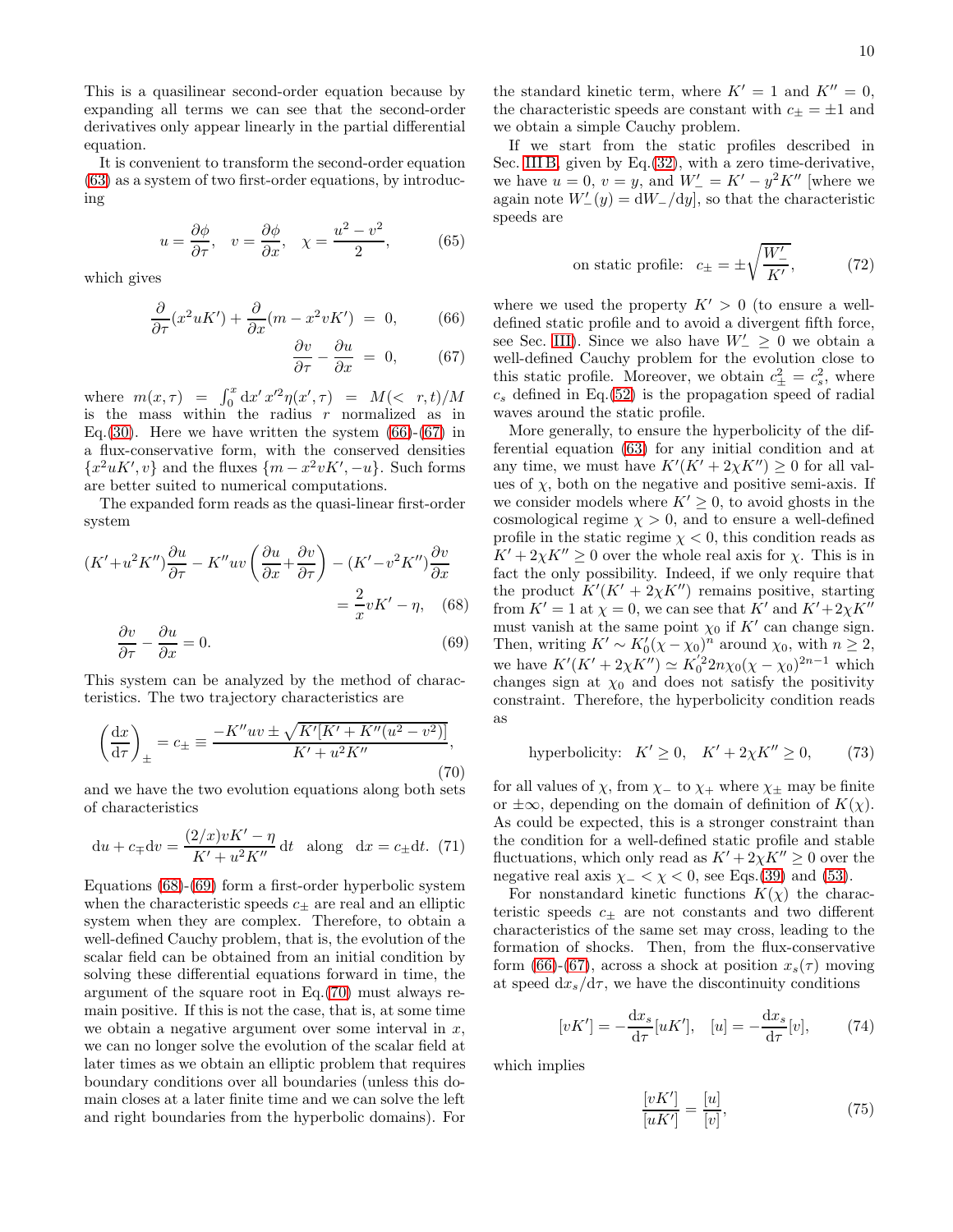where we noted  $[X] = X(x_s^+) - X(x_s^-)$  the discontinuity of a quantity  $X$  through the shock. In particular, if the shock is motionless u and  $vK'$  are continuous. The continuity of u through motionless shocks implies that several steady-state solutions of the form [\(55\)](#page-7-3) with different values of  $\nu$  cannot be patched over time-independent domains.

### B. Numerical analysis

## *1. Matter density background*

As numerical examples of the relaxation of the scalar field within a given matter density background, we consider the static Gaussian matter density profiles

<span id="page-10-0"></span>
$$
\rho_{\text{static}}(r) = \rho_0 \ e^{-r^2/R^2},\tag{76}
$$

which read in terms of the dimensionless variables  $x$  and  $\eta$ , as

<span id="page-10-1"></span>
$$
x = \frac{r}{R_K}, \quad \eta_{\text{static}}(x) = \frac{4}{\sqrt{\pi}} \left(\frac{R_K}{R}\right)^3 e^{-(xR_K/R)^2}.
$$
 (77)

Here,  $R$  is the characteristic radius of the overdensity. For a large ratio  $R/R_K \gg 1$ , the dimensionless overdensity has a small amplitude  $\eta_{static}(0) \ll 1$  and a wide characteristic size  $x \sim R/R_K \gg 1$ , and we are in the unscreened weak-field regime, with  $|\chi| \ll 1$  and  $K' \simeq 1$ . For a small ratio  $R/R_K \ll 1$ , we have a high amplitude  $\eta_{\text{static}}(0) \gg 1$  and small size  $R/R_K \ll 1$ , and we are in the screened strong-field regime, with  $|\chi| \gg 1$  and  $K' \gg 1$ .

We can study the relaxation of the scalar field in this fixed matter density background, starting with a uniform scalar field configuration, with  $u = v = 0$  at  $\tau = 0$ . However, in realistic cases the matter density fluctuations are not built instantaneously but on a long formation timescale  $t_f$  that gives time to the scalar field to follow the matter evolution through a series of quasistatic states. To describe this more realistic configuration, we define the matter density background to reach the final static state [\(76\)](#page-10-0)-[\(77\)](#page-10-1) only after a time  $t_f$ , and at ealier times we write

<span id="page-10-2"></span>
$$
t < t_{\rm f} \; : \; \rho(r, t) = \frac{t}{t_{\rm f}} \, \rho_{\rm static}(r), \tag{78}
$$

$$
\tau < \tau_{\rm f} \; : \; \eta(x,\tau) = \frac{\tau}{\tau_{\rm f}} \, \eta_{\rm static}(x). \tag{79}
$$

The formation time  $t_f$  cannot be arbitrarily small because matter cannot inflow from larger scales at arbitrarily large velocities, to build the central overdensity. Defining the typical matter velocity as  $v_f = \alpha_f c$ , with  $\alpha_f < 1$ , and the typical formation time as  $t_f = R/v_f$ , we have

<span id="page-10-3"></span>
$$
\tau_{\rm f} = \frac{1}{\alpha_{\rm f}} \frac{R}{R_K} = \frac{\tau_{\phi}}{\alpha_{\rm f}}, \quad \text{with} \quad \tau_{\phi} = \frac{R}{R_K}.\tag{80}
$$

Here  $\tau_{\phi}$  is the typical time scale for the scalar field relax-ation, that we estimate from Eq.[\(63\)](#page-8-1) as  $\tau_{\phi} \sim x \sim R/R_K$ . The simplified model [\(79\)](#page-10-2)-[\(80\)](#page-10-3) describes the formation of a local overdensity as matter flows inward from a lowdensity background, on the time-scale  $t_f$ . For small values of  $\alpha_{\rm f}$ ,  $\tau_{\rm f}$  becomes very large and the scalar field has the time to follow the growth of the matter overdensity through a sequence of quasistatic states. In the following figures we consider the conservative case  $\alpha_f = 0.1$ , but for the formation of galaxies or clusters of galaxies, where velocities are on the order of a few hundred km/s, we would have  $\alpha_f \sim 10^{-3}$ .

As can be read from Eqs. $(66)-(67)$  $(66)-(67)$  $(66)-(67)$ , in agreement with Eq.[\(30\)](#page-4-1), the static scalar field profile  $\phi_{static}(x)$  associated with a given matter density profile is given by:

<span id="page-10-4"></span>
$$
static: u = 0, vK'(-v^2/2) = m(x)/x^2.
$$
 (81)

At times  $\tau \gg \tau_f$ , long after the matter density profile has reached the static configuration [\(77\)](#page-10-1), we expect the scalar field to have relaxed to the static solution [\(81\)](#page-10-4). For small enough  $\alpha_f$ , that is, large formation time-scales, we also expect the scalar field to follow the evolution of the matter profile by going through the sequence of static solutions [\(81\)](#page-10-4), where  $m(x, \tau)$  slowly evolves with time.

# <span id="page-10-6"></span>2. Relaxation when  $W_-(y)$  monotonically increases to  $+\infty$ *over*  $0 \leq y < +\infty$

As an example of a nonstandard kinetic function  $K(\chi)$ such that  $W_-(y)$  is monotonically increasing up to  $+\infty$ , so that there is a unique well-defined static solution for any matter density profile, which is also linearly stable to radial fluctuations, we consider the model [\(8\)](#page-2-5) with  $K_0 = 1$  and  $m = 3$ ,

<span id="page-10-5"></span>
$$
K(\chi) = -1 + \chi + \chi^3.
$$
 (82)

In Fig. [1](#page-11-0) we plot the evolution with time of the fields  $u(x, \tau)$ ,  $v(x, \tau)$ , and  $c_{\pm}(x, \tau)$ , for the Gaussian matter profile [\(77\)](#page-10-1), with either  $R/R_K = 0.5$  or  $R/R_K = 1.5$ . This matter overdensity is built up over the time  $\tau_f$ , starting at  $\tau = 0$ , as in Eq.[\(79\)](#page-10-2), and we choose  $\alpha_f = 0.1$  in Eq.[\(80\)](#page-10-3). We also take for the initial condition of the scalar field  $u = v = 0$  at  $\tau = 0$ .

In both cases,  $R/R_K = 0.5$  or  $R/R_K = 1.5$ , we find that the scalar field relaxes to the static solution [\(81\)](#page-10-4) at late times,  $\tau > \tau_f$ . At earlier times, the scalar field approximately follows the evolution of the matter density profile through the sequence of quasistatic states [\(81\)](#page-10-4). There is a small but noticeable mismatch because the time-scale  $\tau_f$  is rather short ( $\alpha_f = 0.1$  is not an extremely small number), so that the scalar field does not have the time to fully relax to the quasistatic solutions until about  $2\tau_f$ . This incomplete relaxation at early times mainly appears in the scalar field time-derivative  $u$  and the characteristic speeds  $c_{\pm}$ , whereas the spatial gradient v is always rather close to the quasistatic solution.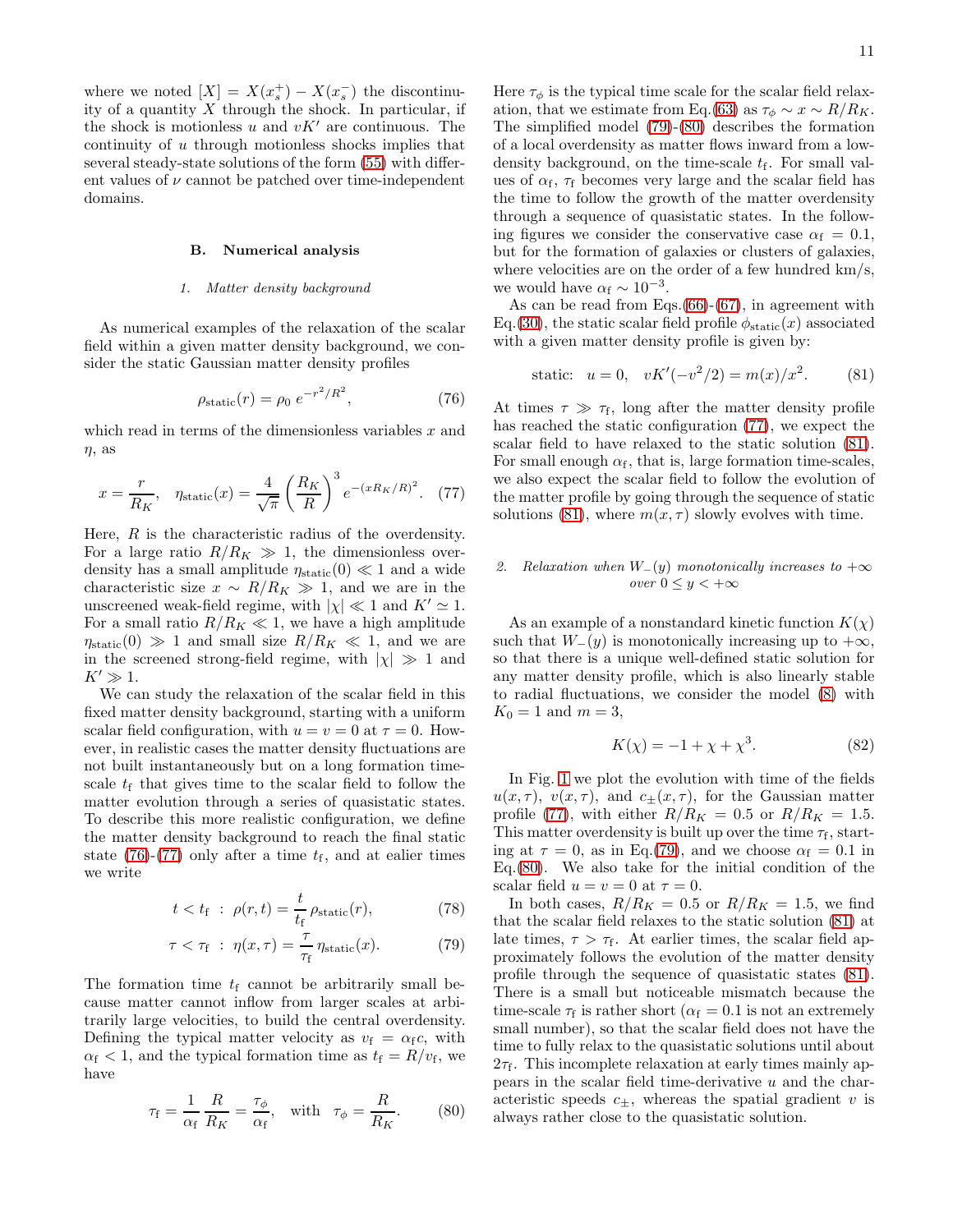

<span id="page-11-0"></span>FIG. 1: Time evolution of the scalar field derivatives and of the characteristic speeds, for the polynomial kinetic function [\(82\)](#page-10-5) and the Gaussian matter profiles [\(77\)](#page-10-1), with  $R/R_K = 0.5$  (*left panels*) and  $R/R_K = 1.5$  (*right panels*), starting with the initial condition  $u = v = 0$  at  $\tau = 0$ . We choose a formation time-scale  $\tau_f$  in Eq.[\(80\)](#page-10-3) with  $\alpha_f = 0.1$ . *Upper panels:* time derivative  $u(x,\tau) = \partial \phi/\partial \tau$  as a function of radius, at times  $\tau = 0.25, 0.5, 1$  and  $2 \times \tau_f$ . *Middle panels:* spatial derivative  $v(x,\tau) = \partial \phi/\partial x$ . The solid lines are the quasistatic profiles defined by Eq.[\(81\)](#page-10-4) at  $\tau = 0.25, 0.5$  and  $1 \times \tau_f$  [these quasistatic solutions remain equal to the final static solution defined by Eqs.[\(77\)](#page-10-1) and [\(81\)](#page-10-4) after  $\tau_f$ . *Lower panels:* characteristic speeds  $c_{\pm}(x,\tau)$  from Eq.[\(70\)](#page-9-3). The solid lines are the results [\(72\)](#page-9-4) on the final static profile [\(77\)](#page-10-1).

At large distance, the matter density and the scalar field vanish and we recover the weak-field limit, with characteristic speeds  $c_{\pm} = \pm 1$ .

For small values of  $R/R_K$  (left panels), associated with high overdensities  $\eta$  and the nonlinear screened regime,

we probe the nonlinearities of the kinetic function K. Then, the gradients of the scalar field are large (of order unity or greater) and the characteristic speeds  $c_{\pm}$ significantly depart from  $\pm 1$ . For large values of  $R/R_K$ (right panels), associated with low overdensities  $\eta$  and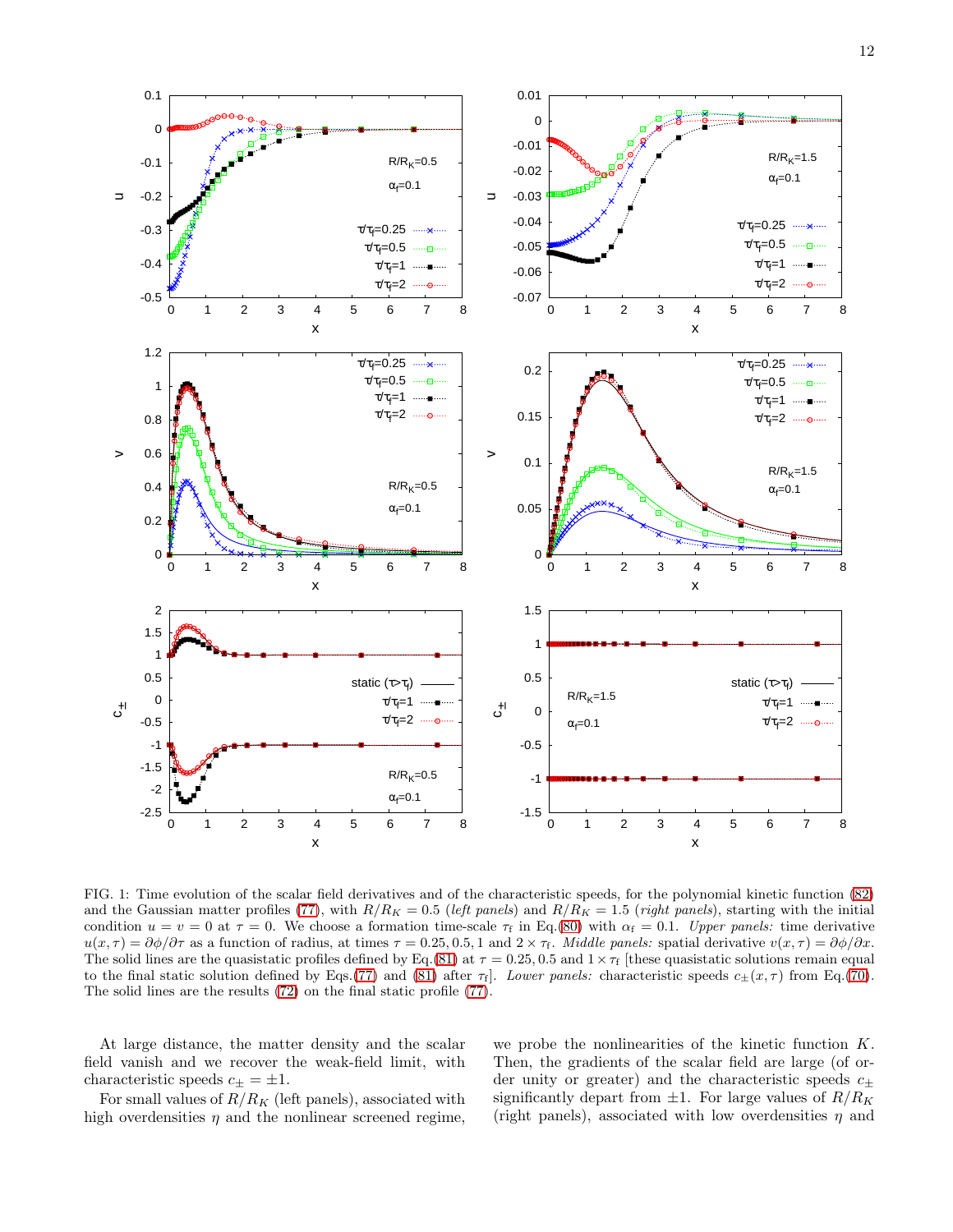the linear unscreened regime, we mostly probe the linear part of the kinetic function  $K$  and nonlinearities are very weak. Then, the gradients of the scalar field are smaller than unity and the characteristic speeds  $c_{\pm}$  always remain close to  $\pm 1$ .

<span id="page-12-3"></span>*3. Relaxation for the DBI*<sup>+</sup> *model:* W(y) *monotonically increases to*  $+\infty$  *over*  $0 \leq y < y_$ − *with a finite* y−

We now consider the case of the "DBI+" model  $(9)$ [\[14\]](#page-19-13), where

<span id="page-12-1"></span>DBI<sup>+</sup> : 
$$
K(\chi) = \sqrt{1 + 2\chi} - 2
$$
,  $W_{-}(y) = \frac{y}{\sqrt{1 - y^2}}$ . (83)

This is an example of the cases where the function  $W_-(y)$ is again monotonically increasing up to  $+\infty$ , hence there is a well-defined static profile, but  $y_$  is finite (here  $y_$  = 1), which implies that the scalar field spatial gradients are bounded. We again consider the Gaussian matter profiles [\(77\)](#page-10-1), with  $R/R_K = 0.5$  and 1.5, in Fig. [2.](#page-13-0)

Because of the divergence of  $W_-(y)$  at the upper bound  $y_$  = 1 the nonlinearities are stronger than in the polynomial case studied in Sec. [V B 2](#page-10-6) and appear at greater values of  $R/R_K$  (as shown by the comparison of the characteristic speeds  $c_{\pm}$  in the case  $R/R_K = 0.5$ ). Nevertheless, we obtain the same qualitative behavior as for the polynomial kinetic function [\(82\)](#page-10-5). In both cases, the scalar field relaxes to the static profile [\(81\)](#page-10-4). For large values of  $R/R_K$ , in the unscreened linear weak-field regime, the characteristic speeds  $c_{\pm}$  always remain close to  $\pm 1$ . For small values of  $R/R_K$ , in the screened nonlinear strongfield regime, the characteristic speeds significantly depart from  $\pm 1$ . However, because  $\alpha_f \ll 1$  the scalar field is able to follow the evolution of the matter profile by approximately going through the sequence of quasistatic solutions and no shocks appear.

In contrast, our numerical computations of the extreme case  $\tau_f = 0$ , where the evolution is far from quasistatic, again show that for small values of  $R/R_K$ , in the screened nonlinear strong-field regime, the time evolution is much more violent. Then, transient shocks appear with characteristic speeds that significantly depart from ±1 and show non-monotonic behaviors. Moreover, the relaxation does not proceed in a uniform manner (at small radii the field gradients significantly "overshoot" the static gradients whereas at large radii they smoothly converge to the static value). However, we find that at late times the scalar field again relaxes to the final static solution.

# <span id="page-12-0"></span>*4. Relaxation and runaway for the DBI*<sup>−</sup> *model:* W−(y) *is bounded*

Finally, we consider the case of the "DBI−" model [\(10\)](#page-2-8), where

<span id="page-12-2"></span>DBI<sup>-</sup> : 
$$
K(\chi) = -\sqrt{1 - 2\chi}
$$
,  $W_{-}(y) = \frac{y}{\sqrt{1 + y^2}}$ . (84)

This is an example of the cases where the function  $W_-(y)$ is monotonically increasing but shows a finite upper bound. As seen from the analysis in Secs. [III B](#page-3-2) and [IV A 1,](#page-7-2) this means that for low overdensities, where we probe the linear regime of the kinetic function, we find a well-defined static profile, but for high overdensities, where the right-hand side in Eq.[\(32\)](#page-4-2) can reach values that are greater than the maximum of  $W_-(y)$ , there is no static solution that is valid throughout all space. We again consider the Gaussian matter profiles [\(77\)](#page-10-1), with  $R/R_K = 0.5$  and 1.5, and we display the time evolution in Fig. [3.](#page-14-0)

For large values of  $R/R_K$  (right panels), in the weakfield regime where we do not probe the upper bound of  $W_-(y)$ , we obtain the same qualitative behavior as for the polynomial kinetic function [\(82\)](#page-10-5). In both cases the scalar field relaxes to the static profile [\(81\)](#page-10-4) through a regular time evolution and the characteristic speeds  $c_{\pm}$ always remain close to  $\pm 1$ .

For small values of  $R/R_K$ , in the screened nonlinear strong-field regime, we are sensitive to the upper bound of  $W_-(y)$ . Then, on intermediate scales  $r \sim R$ , where the ratio  $m(x)/x^2$  (which is also given by the Newtonian force) is the greatest, there is no solution to the static equation [\(32\)](#page-4-2) at late times,  $\tau \gtrsim 0.7 \times \tau_f$ , when the matter overdensity has reached large-enough values. Thus, for  $\tau \geq \tau_f$  the static solution  $v_{static}(x)$  shown in the middle left panel is only defined over the two intervals  $[0, x_-[$  and  $]x_+, +\infty[$ , with  $v(x) = y(x) \rightarrow \infty$  for  $x \rightarrow x_+$ , whereas for  $\tau = 0.25$  and  $0.5 \times \tau_f$  the quasistatic solutions are well defined over all space. Moreover, from Eq.[\(72\)](#page-9-4), on the quasistatic profiles the characteristic speeds are  $c_{\pm} = \pm 1/\sqrt{1 + y^2}$ . Therefore, for  $\tau \gtrsim 0.7 \times \tau_f$  the characteristic speeds vanish at the boundaries of the ill-defined region,  $c_{+}(x) \rightarrow 0$  for  $x \rightarrow x_{+}$ .

Then, we can see on the left panels in Fig. [3](#page-14-0) that at early times,  $\tau \lesssim 0.7\tau_{\text{f}}$ , when the quasistatic solutions are well defined over all space, the scalar field approximately follows these quasistatic solutions as in the right panels and as in the cases displayed in Figs[.1](#page-11-0) and [2.](#page-13-0) At later times, when the quasistatic solutions are only defined on two disjoint intervals  $[0, x_-\mathbb{I}]$  and  $[x_+, +\infty]$ , the scalar field keeps following the quasistatic solution on the outer range  $|x_+, +\infty|$  but deviates from it on the inner range  $[0, x_-\mathbb{I}]$  while shocks appear in the ill-defined region  $]x_-, x_+[$ . Then, at late times  $\tau > \tau_f$ , when the matter profile no longer evolves, the scalar field relaxes to the static profile on the outer interval  $|x_+, +\infty|$ , while it never reaches a static state at smaller radii  $x < x_+$ , including in the inner region  $[0, x_0]$  where a static profile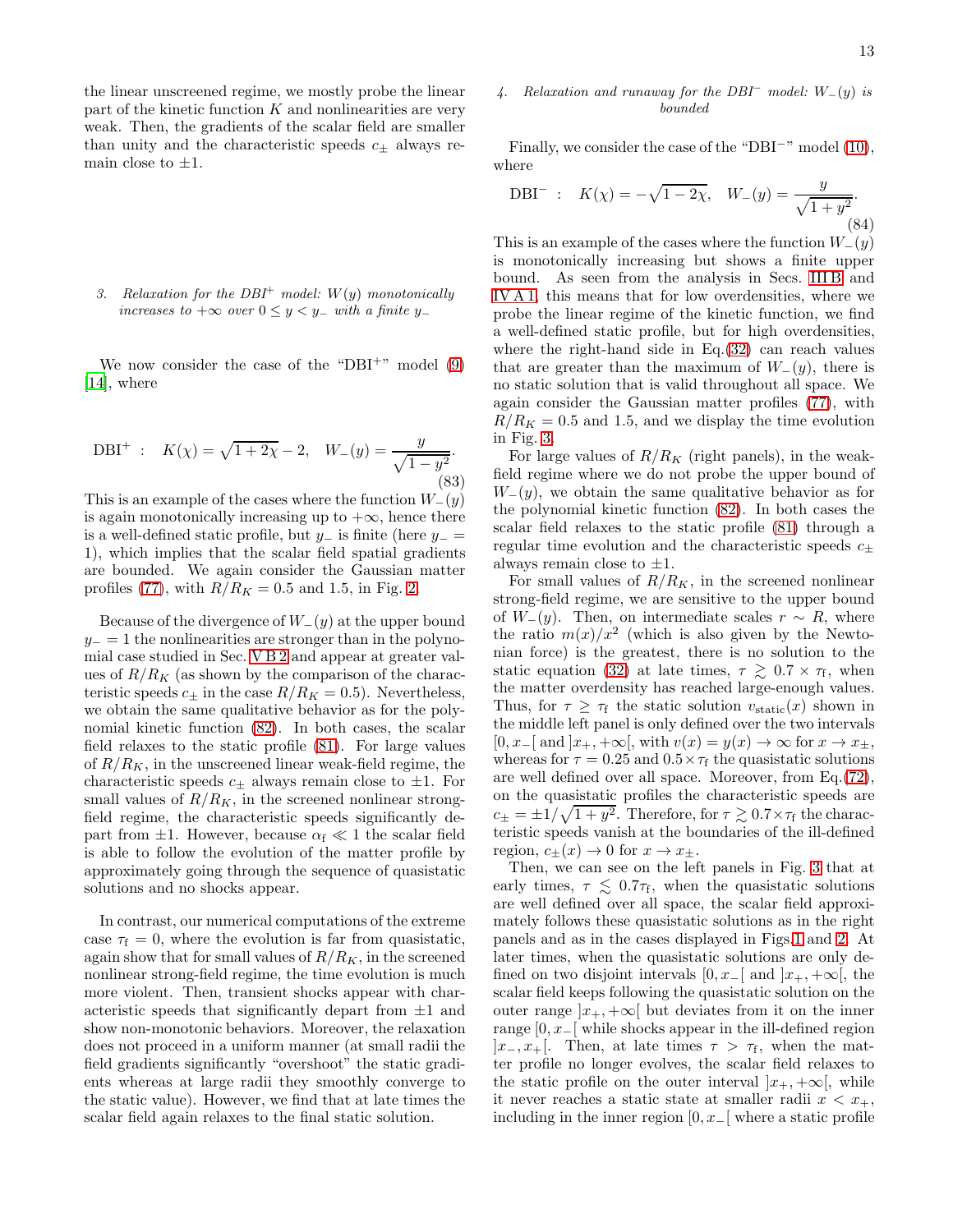

<span id="page-13-0"></span>FIG. 2: Time evolution of the scalar field derivatives and of the characteristic speeds, for the "DBI<sup>+</sup>" kinetic function [\(83\)](#page-12-1) and the Gaussian matter profiles [\(77\)](#page-10-1), with  $R/R_K = 0.5$  (*left panels*) and  $R/R_K = 1.5$  (*right panels*), starting with the initial condition  $u = v = 0$  at  $\tau = 0$  and with  $\alpha_f = 0.1$ . *Upper panels:* time derivative  $u(x, \tau) = \frac{\partial \phi}{\partial \tau}$  as a function of radius, at times  $\tau = 0.25, 0.5, 1$  and  $2 \times \tau_f$ . *Middle panels:* spatial derivative  $v(x, \tau) = \partial \phi / \partial x$ . The solid lines are the quasistatic profiles defined by Eq.[\(81\)](#page-10-4). *Lower panels:* characteristic speeds  $c_{\pm}(x,\tau)$  from Eq.[\(70\)](#page-9-3). The solid lines are the results [\(72\)](#page-9-4) on the final static profile.

could be defined. As could be expected, the scalar field spatial gradient  $v(x, \tau)$  keeps increasing at radii  $x \leq x_{+}$ , in the endless attempt to find large-enough values of W<sup>−</sup> to satisfy Eq.[\(32\)](#page-4-2), and the time derivative  $u(x, \tau)$  does not converge to zero. At small radii we have  $u(x) \simeq -1$ because the spatial derivative  $v(x)$  vanishes for  $x \to 0$ 

and  $\chi = (u^2 - v^2)/2$  is bounded from above by 1/2, as seen from the definition [\(84\)](#page-12-2) of the DBI<sup>−</sup> kinetic function. Again, the nonlinearities lead to the formation of shocks, which remain present at late times in the inner region below  $x_+$  where there is no convergence to a static state.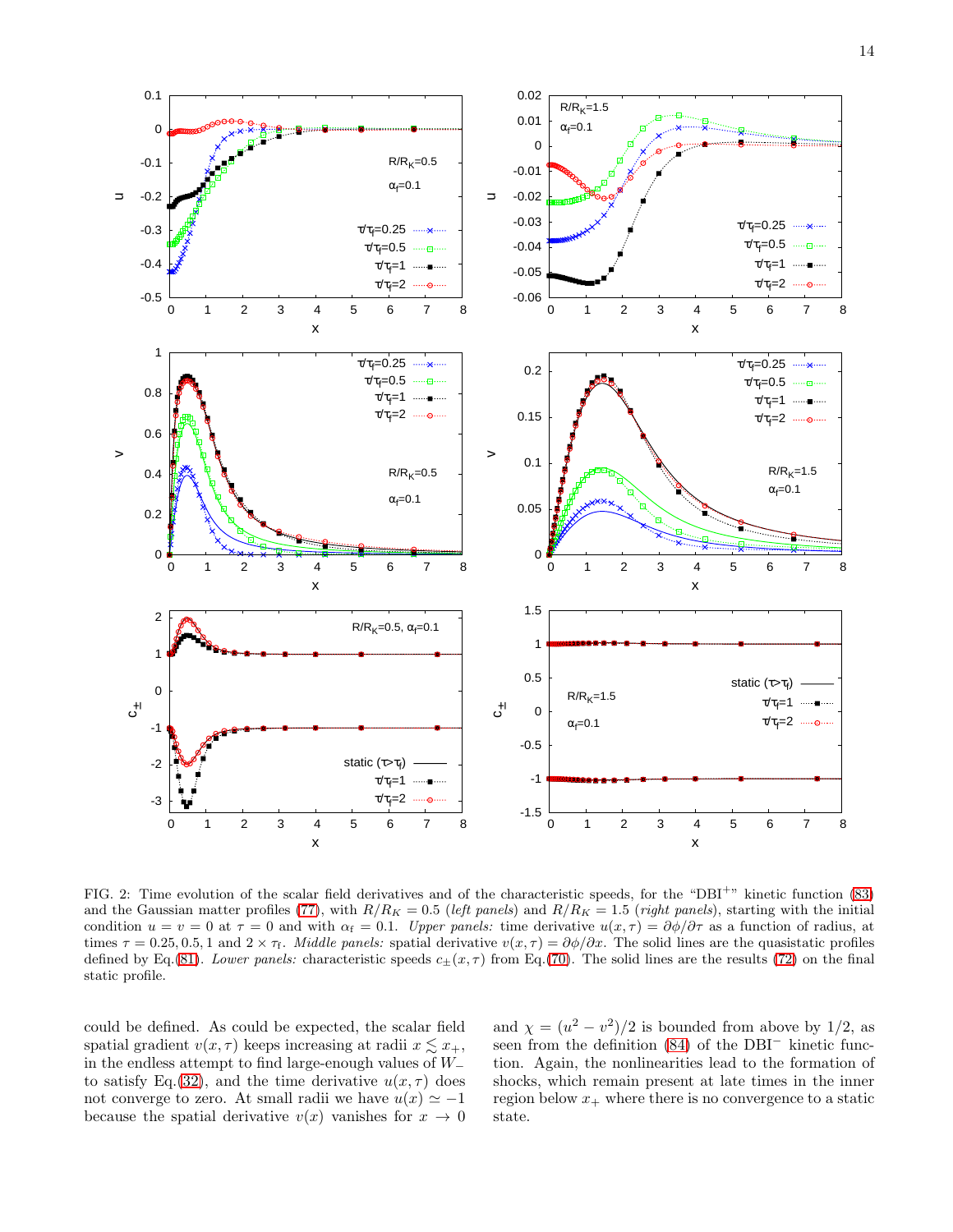

<span id="page-14-0"></span>FIG. 3: Time evolution of the scalar field derivatives and of the characteristic speeds, for the "DBI<sup>−</sup>" kinetic function [\(84\)](#page-12-2) and the Gaussian matter profiles [\(77\)](#page-10-1), with  $R/R_K = 0.5$  (*left panels*) and  $R/R_K = 1.5$  (*right panels*), starting with the initial condition  $u = v = 0$  at  $\tau = 0$  and with  $\alpha_f = 0.1$ . *Upper panels:* time derivative  $u(x, \tau) = \frac{\partial \phi}{\partial \tau}$  as a function of radius, at times  $\tau = 0.25, 0.5, 1$  and  $2 \times \tau_f$ . *Middle panels:* spatial derivative  $v(x, \tau) = \partial \phi / \partial x$ . The solid lines are the quasistatic profiles defined by Eq.[\(81\)](#page-10-4). *Lower panels:* characteristic speeds  $c_{\pm}(x,\tau)$  from Eq.[\(70\)](#page-9-3). The solid lines are the results [\(72\)](#page-9-4) on the final static profile.

This numerical analysis also shows that the system does not converge towards the generalized solutions of the form [\(55\)](#page-7-3), with a large-enough uniform value  $\nu$  for the time-derivative of the scalar field, to achieve a steadystate solution that applies at all radii. This is actually a nice feature because such states would imply a loss of predictability of the model, as the coefficient  $\nu$  could not have been predicted from the static matter density profile alone and would have shown some dependence on the history of the system.

The convergence towards the static solution in the outer range  $x > x_+$  means that if we restrict to outer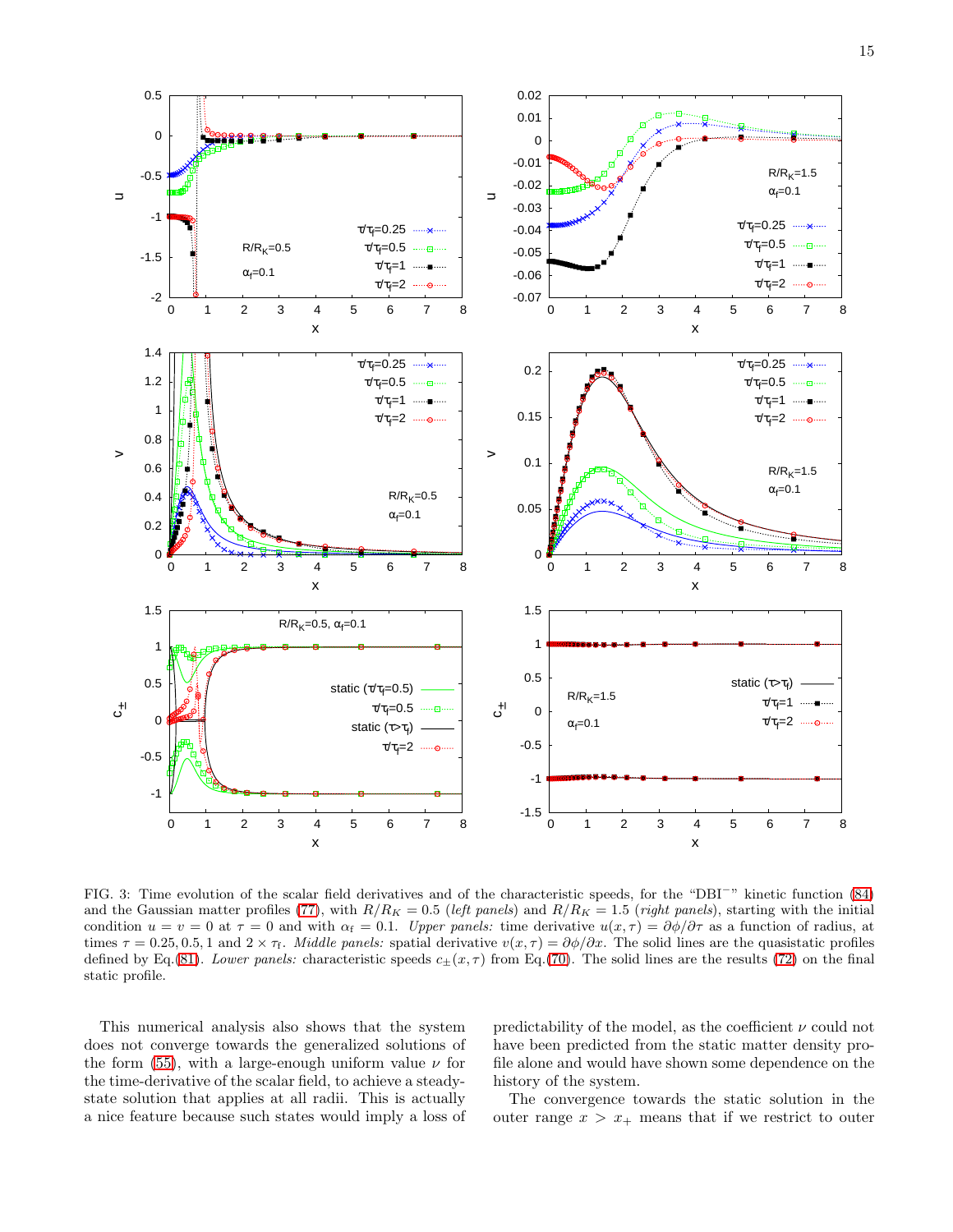radii this DBI<sup>−</sup> model provides a well-defined static limit and is a predictive model. However, the model is not completely predictive in the inner range  $x \leq x_-\,$  because of the runaway behavior, which depends on the initial conditions (e.g., the time of formation of the matter overdensity and the initial scalar field state). Because the gradients are large in this regime the fifth force is typically suppressed by the factor  $1/K'$  but since there is a crossover from the outer spatial part where  $\chi < 0$  to the inner time-like part where  $\chi > 0$  there exists a thin shell where the fifth force would be large and even divergent.

Alternatively, we can assume that for large gradients the expression [\(84\)](#page-12-2) is no longer correct and higher-order contributions come into play that enable the relaxation towards a static solution. The results shown in Fig. [3](#page-14-0) suggest that this would only regularize the inner region  $0 \leq x \leq x_{+}$  while keeping unaffected the outer region  $x > x_+$ , where the scalar field would remain on the static solution given by the "low-gradient" approximation [\(84\)](#page-12-2). In this framework, our results suggest that there would be an efficient separation of scales, so that on large scales far from overdensities, in the moderate nonlinear regime, the scalar field can be described by the 'low-gradient" kinetic function [\(84\)](#page-12-2), whereas close to high-density objects one must either go beyond the quasistatic approximation (at the expense of some loss of predictivity, because of the dependence on the details of the initial conditions) or introduce a higher-order regularisation.

Another shortcoming of this model is that for large negative  $\chi$  the derivative  $K'$  goes to zero. Therefore, there is no efficient screening in the static nonlinear regime, and the fifth force actually becomes large as compared with the Newtonian force. Thus, this model cannot provide a realistic scenario.

# *5. Models with*  $K' < 0$  *or*  $W'_{-} < 0$

We do not consider models where  $K^\prime$  or  $W^\prime_-$  can reach negative values. Indeed, this yields complex characteristic speeds at some point during the time evolution, see Eqs.[\(70\)](#page-9-3) and [\(72\)](#page-9-4), and the system is no longer hyperbolic. This means that the discontinuous solutions found in Sec. [IV A 2](#page-7-4) are not physical and must be disregarded.

We consider such models of  $K(\chi)$  badly behaved and unrealistic for physical applications.

# *6. Top-hat matter density profiles*

We also computed the relaxation of the scalar field when, instead of the Gaussian profiles [\(76\)](#page-10-0)-[\(77\)](#page-10-1), the matter density obeys a top-hat profile, given by

$$
r < R: \ \rho(r) = \rho_0, \quad r > R: \ \rho(r) = 0, \tag{85}
$$

which reads in terms of the dimensionless variables  $x$  and  $\eta$  as

$$
x < \frac{R}{R_K}
$$
:  $\eta(x) = 3 \left(\frac{R_K}{R}\right)^3$ ,  $x > \frac{R}{R_K}$ :  $\eta(x) = 0$ . (86)

We considered the same three kinetic functions as in Secs. [V B 2,](#page-10-6) [V B 3,](#page-12-3) and [V B 4.](#page-12-0)

We always find similar behaviors to the cases of the Gaussian matter profiles [\(76\)](#page-10-0), with a relaxation towards the static solution when it exists. When the static solution only exists on two disjoint intervals  $[0, x_0]$  and  $|x_+, +\infty|$ , we again find that the scalar field converges to the static solution on the outer range. When the size of the object is greater than its K-mouflage radius,  $R \geq R_K$ , we probe the unscreened weak-field regime and the characteristic speeds  $c_{+}$  remain close to  $\pm 1$ . When the size of the object is smaller than its K-mouflage radius,  $R \leq R_K$ , we probe the screened strong-field regime and the characteristic speeds  $c_{\pm}$  show significant departures from  $\pm 1$ .

# *7. Very large or small formation time for the matter density profile*

We also computed the relaxation of the scalar field when the formation time-scale  $\tau_{\rm f}$  of the matter profile is ten times greater than in Figs[.1,](#page-11-0) [2,](#page-13-0) and [3,](#page-14-0) that is,  $\alpha_f = 0.01$ . As expected, we find that the scalar field follows the quasistatic solutions to a greater accuracy, because it has more time to relax as compared with the evolution time-scale of the matter profile. At late times, it again relaxes to the static solution when the latter exists over all space. In the DBI<sup>−</sup> model of Fig. [3,](#page-14-0) when the final static solution is only defined on two disjoint intervals  $[0, x_-[$  and  $]x_+, +\infty[$ , we again find that the scalar field only converges to the static solution on the outer range, while shocks appear at smaller radii and gradients keeps growing with time.

We also considered the opposite case where the matter density profile [\(77\)](#page-10-1) is built instantaneously, i.e.  $\tau_f = 0$ . This is a somewhat academic exercise, because in practice the formation time-scale  $\tau_f$  is expected to be of the order or greater than the scalar-field relaxation time-scale  $\tau_{\phi}$ , see Eq.[\(80\)](#page-10-3). However, on small scales for non-spherical configurations it might happen that the scalar field takes more time to relax than is suggested by the simple dimensional analysis of Eq.[\(80\)](#page-10-3), therefore it remains interesting to check the limiting case  $\tau_f = 0$ .

Then, our numerical computations show that in the nonlinear regime (i.e., for small values of  $R/R_K$ ), the relaxation proceeds in a more violent fashion than the quasistatic evolution associated with the cases  $\alpha_f \ll 1$ . In particular, strong time and spatial gradients of the scalar field appear at transient stages and the characteristic speeds  $c_{+}$  show strong deviations from  $\pm 1$  and non-monotonic regions. As usual for nonlinear transport equations, this gives rise to transient shocks at small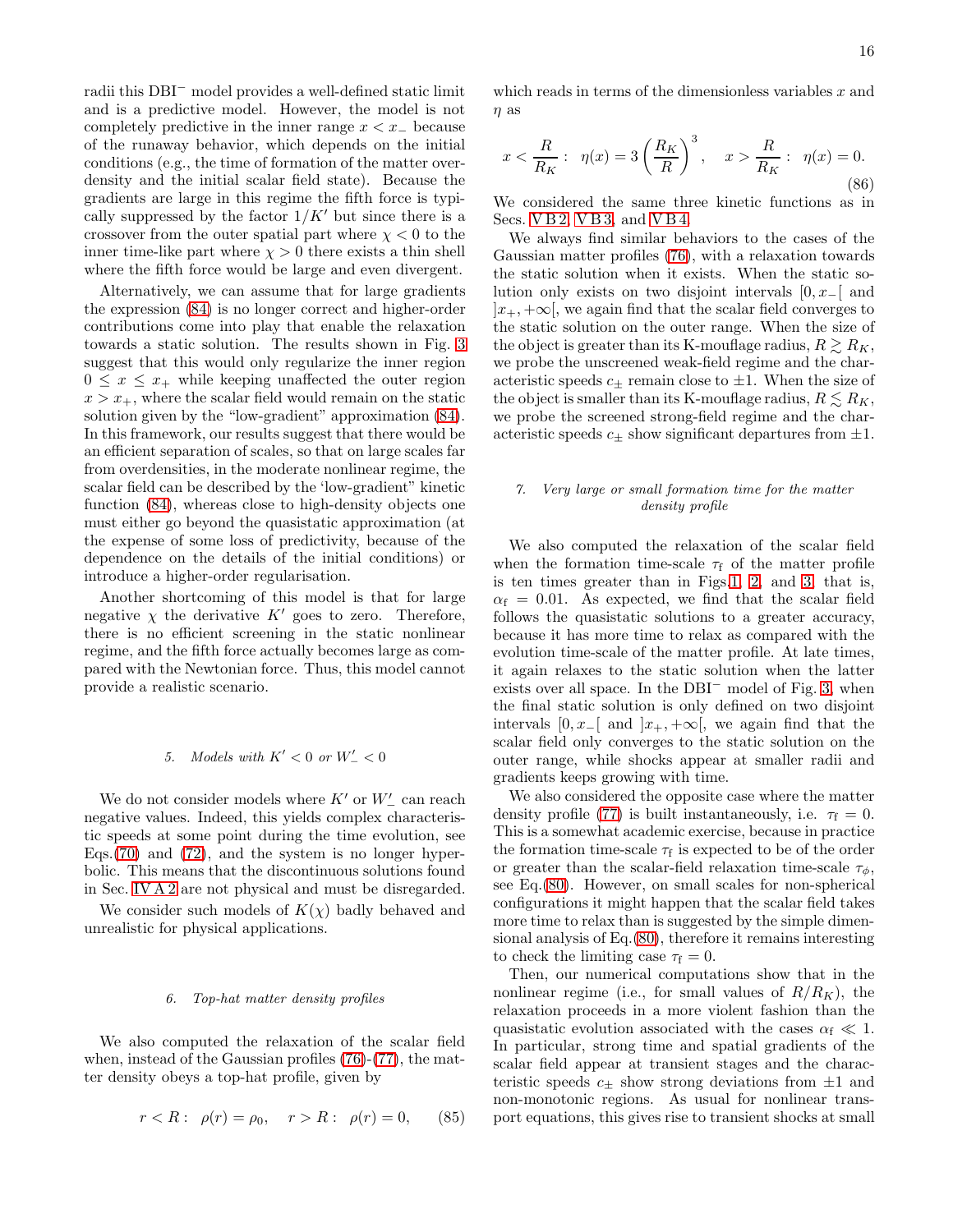radii, in the nonlinear regime. At late times, these transient shocks disappear as the scalar field relaxes to the static solution. For large values of  $R/R_K$ , even with an instantaneous matter density structure formation, no shocks appear and the relaxation towards the static solution proceeds in a very regular manner, as we only probe the linear unscreened regime and the linear part of the kinetic function  $K$  and the characteristic speeds always remain close to  $\pm 1$  (which prevents shock formation).

Again, in the DBI<sup>−</sup> model of Fig. [3,](#page-14-0) when the final static solution is only defined on two disjoint intervals  $[0, x_-\mathbb{I}]$  and  $[x_+, +\infty]$ , the scalar field only converges to the static solution on the outer range, while at smaller radii shocks are present at all times and gradients keeps growing with time.

### VI. A SUMMARY OF K-MOUFLAGE PROPERTIES

We summarize below the main properties of Kmouflage models that we have obtained, both for the background cosmology studied in [\[13,](#page-19-12) [15\]](#page-19-14) and for the small-scale screening regime described in this paper. We first describe power-law and DBI-like models, and next give the general results that we have obtained.

#### A. Cosmological properties along  $\chi > 0$

1. 
$$
K(\chi) \sim K_0 \chi^m
$$
 with  $K_0 > 0$  and  $m > 1$ 

The constraint  $m > 1$  arises from the requirement that  $\bar{\rho}_{\varphi} \ll \bar{\rho}$  at early times (i.e., we recover the matterdominated Einstein-de Sitter expansion).

- $\bullet$  At early times, the background field satisfies  $\bar{\varphi}<0$ and  $\dot{\bar{\varphi}} < 0$ ,  $\bar{\rho}_{\varphi} > 0$ ,  $\bar{\rho}_{\varphi}^{\text{eff}} < 0$ . More precisely, at  $t \ll t_0$  far in the matter-dominated era, we have  $\overline{\varphi} \sim -t^{-1/(2m-1)}, \overline{\rho}_{\varphi} \sim -\overline{\rho}_{\varphi}^{\text{eff}} \sim t^{-2m/(2m-1)}.$
- The effective equation of state parameter has  $w_{\varphi}^{\text{eff}} < -1$  at low redshift.
- There are no ghosts (because  $\bar{K}' > 0$  and  $\bar{K}' +$  $2\bar{\chi}\bar{K}^{\prime\prime} > 0$ ).
- The formation of large-scale cosmological structures is enhanced.

• At early times, the background field satisfies  $\bar{\varphi} > 0$ and  $\dot{\bar{\varphi}} > 0$ ,  $\bar{\rho}_{\varphi} < 0$ ,  $\bar{\rho}_{\varphi}^{\text{eff}} > 0$ . More precisely, at  $t \ll t_0$  we have  $\dot{\bar{\varphi}} \sim t^{-1/(2m-1)}, -\bar{\rho}_{\varphi} \sim \bar{\rho}_{\varphi}^{\text{eff}} \sim$  $t^{-2m/(2m-1)}$ .

- The effective equation of state parameter has  $w_{\varphi}^{\text{eff}} > -1$  at low redshift.
- There are ghosts, which makes the model very contrived.
- The formation of large-scale cosmological structures is suppressed.

$$
3. \quad DBI^+ \ model
$$

From  $K(\chi) = \sqrt{1+2\chi}-2$  we find that the background Klein-Gordon equation can be integrated as

$$
\frac{\dot{\overline{\varphi}}/\mathcal{M}^2}{\sqrt{1+\dot{\overline{\varphi}}^2/\mathcal{M}^4}} = -\frac{\beta \overline{\rho}t}{\mathcal{M}^2 M_{\text{Pl}}}.\tag{87}
$$

Because the left-hand side is bounded, this model cannot apply to high redshifts, where the background matter density grows as  $\bar{\rho} \sim t^{-2}$ . Therefore, one must either disregard this model or include higher-order corrections to the kinetic function  $K(\chi)$ . This shortcoming is related to the constraint  $m > 1$  found for generic power-law behaviors  $K(\chi) \sim \chi^m$  at  $\chi \to +\infty$ .

# *4. DBI*<sup>−</sup> *model*

From  $K(\chi) = -\sqrt{1-2\chi}$  we find that the background Klein-Gordon equation can be integrated as

$$
\frac{\dot{\bar{\varphi}}/\mathcal{M}^2}{\sqrt{1-\dot{\bar{\varphi}}^2/\mathcal{M}^4}} = -\frac{\beta \bar{\rho}t}{\mathcal{M}^2 M_{\text{Pl}}}.\tag{88}
$$

The left-hand side goes to  $-\infty$  for  $\dot{\varphi} \to -\mathcal{M}^2$ , hence this model can be extended up to any redshift.

- At early times, the background field satisfies  $\bar{\varphi}$  < 0,  $\bar{\varphi}$  < 0, and  $\bar{\rho}_{\varphi} > 0$ . More precisely, at  $t \ll t_0$  we have  $\dot{\bar{\varphi}} \simeq -\mathcal{M}^2$ ,  $\bar{\rho}_{\varphi} \sim t^{-1}$ , and  $|\bar{\rho}_{\varphi}^{\text{eff}}| \ll t^{-1}$ .
- The effective equation of state parameter has  $w_{\varphi}^{\text{eff}} < -1$  at low redshift.
- There are no ghosts (because  $\bar{K}^{\prime} > 0$  and  $\bar{K}^{\prime}$  +  $2\bar{\chi}\bar{K}^{\prime\prime} > 0$ ).
- The formation of large-scale cosmological structures is enhanced.

### B. Small-scale properties along  $\chi < 0$

- *1.*  $K(\chi) \sim K_0 \chi^m$  *with*  $K_0 > 0$  *and m odd, or*  $K_0 < 0$  *and*  $m$  *even, so that*  $K' > 0$ 
	- The function  $W_-(y)$  is monotonically increasing up to  $+\infty$  over  $0 \leq y < +\infty$  and there is a unique well-defined static scalar field profile for any static matter density profile.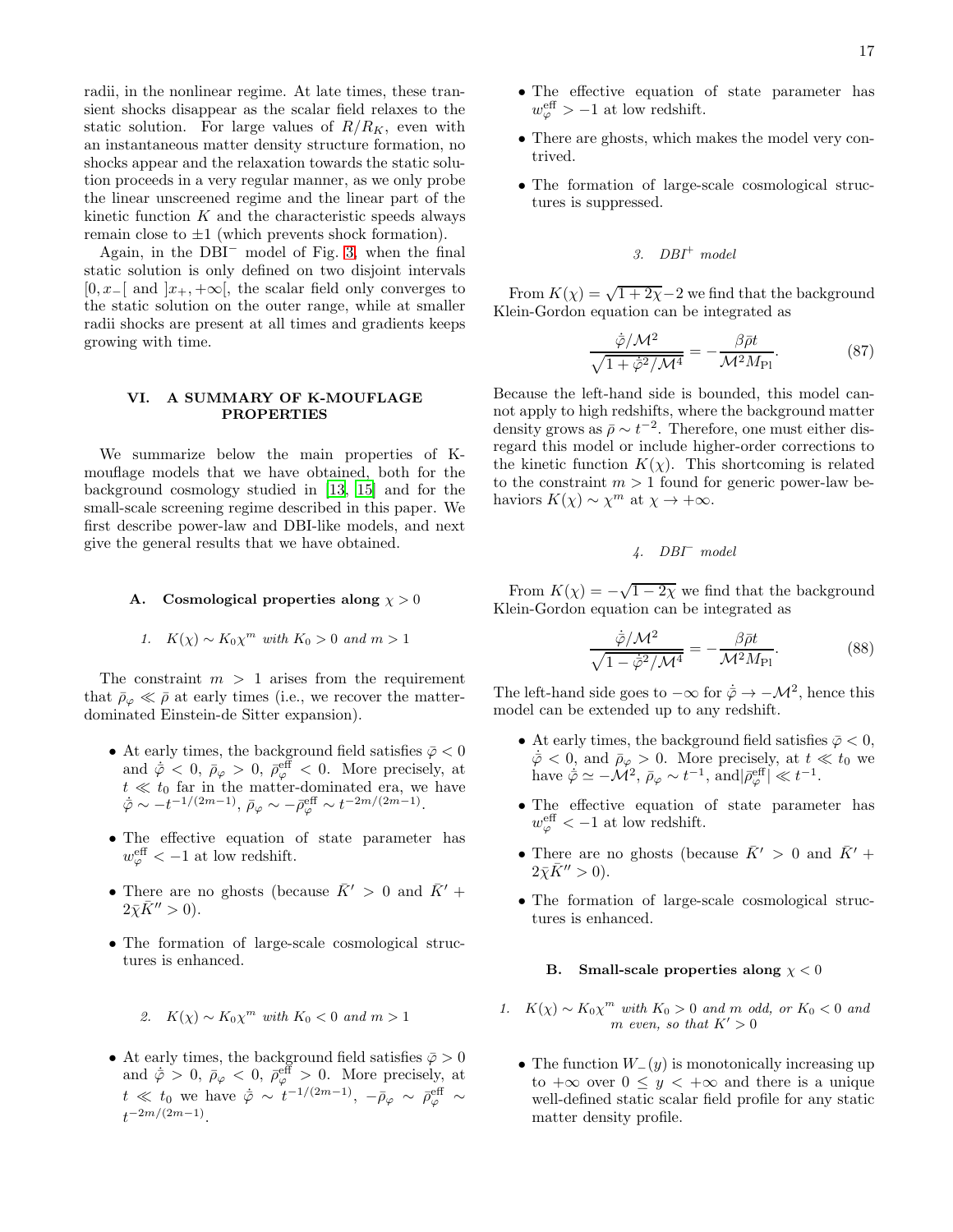- The fifth force amplifies Newtonian gravity. It is screened within the K-mouflage radius as  $K' \rightarrow$ + $\infty$  for  $\chi \to -\infty$ .
- The propagation speed of scalar field fluctuations in the vacuum, around a spherically symmetry object, is greater than c, and the static scalar field profile is linearly stable to radial fluctuations.
- Starting from a null initial condition, or a different profile, the scalar field relaxes to the static profile. The evolution is regular for matter overdensities with a radius  $R$  that is greater than the K-mouflage radius  $R_K$ , whereas transient shocks appear when  $R \leq R_K$ .
- 2.  $K(\chi) \sim K_0 \chi^m$  *with*  $K_0 < 0$  *and m odd, or*  $K_0 > 0$  *and* m *even, so that*  $K' < 0$ 
	- The function  $W_-(y)$  is not monotonically increasing up to  $+\infty$  over  $y > 0$ . It has a maximum over  $[0, +\infty]$  and goes to  $-\infty$  for  $y \to +\infty$ . There is no continuous static scalar field profile for high-density matter profiles. One can build an infinite number of discontinuous static profiles, by patching together disjoint intervals of y.
	- The hyperbolicity of the partial differential equations that govern the dynamics of the scalar field is not guaranteed, and it generically breaks down in the nonlinear regime and for high-density matter profiles. This means that in general the evolution with time of the system is not well defined (this is no longer a Cauchy problem but an elliptic problem that requires boundary conditions at late times). Thus, the discontinuous static solutions that can be built are not physical.

Therefore, one must either disregard these models or include higher-order corrections to the kinetic function  $K(\chi)$ .

# *3. DBI*<sup>+</sup> *model*

- The function  $W_-(y)$  is monotonically increasing up to  $+\infty$  over  $0 \leq y < y_-,$ , where  $y_$  is finite, and there is a unique well-defined static scalar field profile for any static matter density profile. The spatial gradients of the scalar field in any static state have a finite upper bound set by  $y_$ .
- The fifth force amplifies Newtonian gravity. It is screened within the K-mouflage radius as  $K' \rightarrow$  $+\infty$  for  $\chi \to \chi_{-}$ , with  $\chi_{-} = -y_{-}^{2}/2$ .
- The propagation speed of scalar field fluctuations in the vacuum, around a spherically symmetry object, is greater than c, and the static scalar field profile is linearly stable to radial fluctuations.

• Starting from a null initial condition, or a different profile, the scalar field relaxes to the static profile. The evolution is regular for matter overdensities with a radius  $R$  that is greater than the K-mouflage radius  $R_K$ , whereas transient shocks appear when  $R \lesssim R_K$ .

# *4. DBI*<sup>−</sup> *model*

- The function  $W_-(y)$  is monotonically increasing up to a finite maximum  $W_{\text{max}}$  over  $0 \leq y < +\infty$ . For low-density matter fluctuations there is a unique well-defined static scalar field profile, but for highdensity matter profiles a static solution can only be defined on separated inner and outer regions,  $[0, r_$ [ and  $|r_+, +\infty|$ .
- The fifth force amplifies Newtonian gravity. It is not screened within the K-mouflage radius as  $K' \to 0$  for  $\chi \to -\infty$ . In fact, the fifth force becomes much greater than the Newtonian force in the nonlinear regime (until the model becomes illdefined).
- For moderate matter overdensities, where a static scalar field profile exists, the scalar field relaxes to the latter. For high matter overdensities, where a static profile can only be defined over  $0 \leq r < r_+$ and  $r > r_{+}$ , the scalar field only relaxes to the static profile on the outer region  $r > r_{+}$ . On smaller radii, the amplitude of the scalar field gradients keeps increasing with time and no static solution can be reached.

Therefore, one must either disregard these models or include higher-order corrections to the kinetic function  $K(\chi)$ .

#### C. Healthy K-mouflage examples

Finally, quantum mechanically, the theories with monomials in  $\chi^m$  that appear with negative coefficients, viewed as low-energy effective theories, cannot be embedded in a UV completion of the theory which satisfies the analyticity of the S-matrix [\[18\]](#page-19-17). Hence only theories with odd powers of  $\chi$  and  $K_0 > 0$  are free of all these pathological behaviors.

More generally, avoiding ghosts requires  $K' > 0$  for  $\chi > 0$ , while obtaining a realistic small-scale behavior with efficient screening requires  $K' > 0$  for  $\chi < 0$ , with a sufficiently large value of  $K'$  at large negative  $\chi$ .

To obtain a continuous and well-defined cosmological behavior up to high redshift, the background Klein-Gordon equation, which reads in the matter-dominated era as

$$
t > 0: \quad \dot{\bar{\varphi}} K'[\dot{\bar{\varphi}}^2/(2\mathcal{M}^4)] \simeq -\frac{\beta \bar{\rho} t}{M_{\text{Pl}}},\tag{89}
$$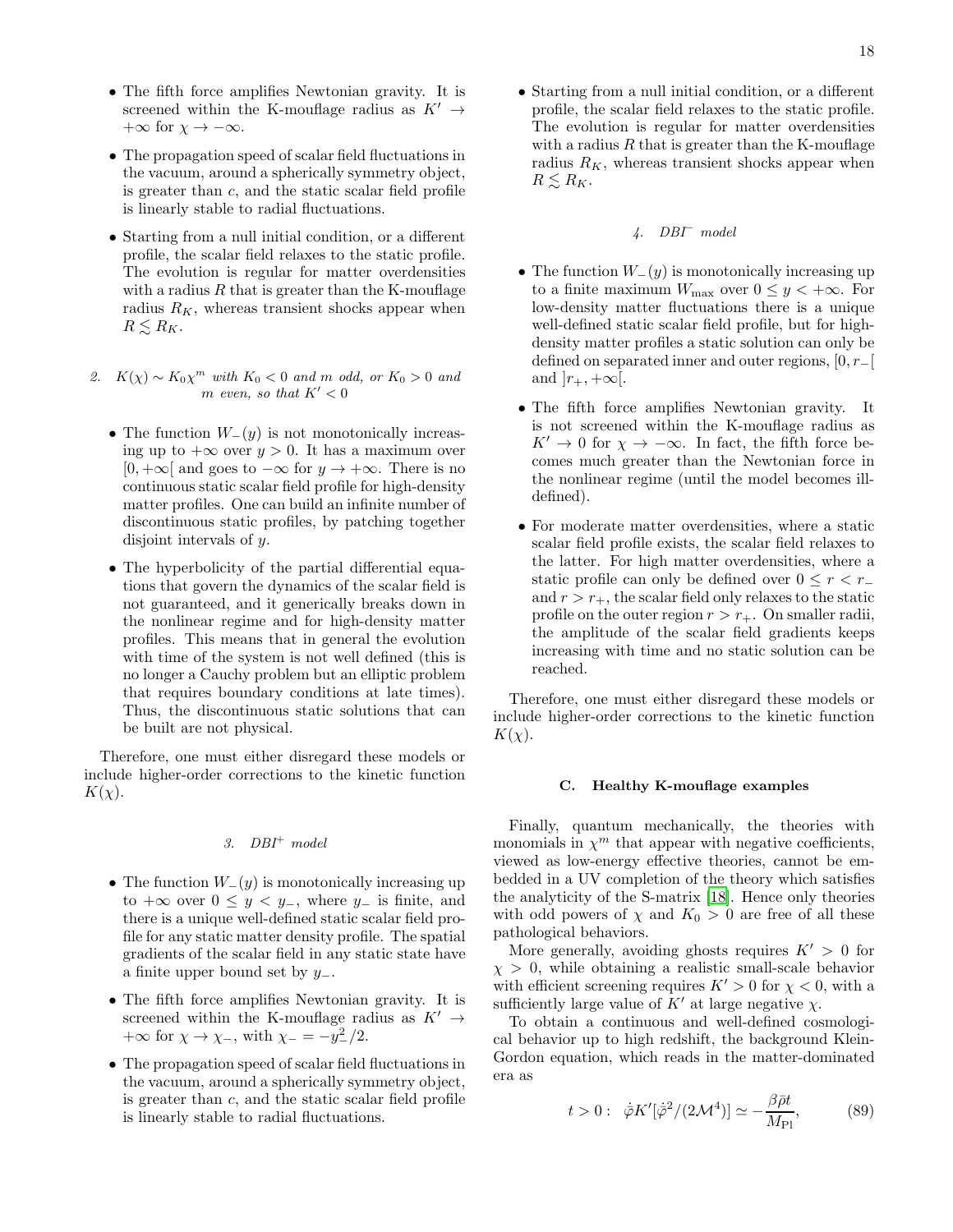(where we made the approximation  $dA/d\varphi \simeq \beta/M_{\rm Pl}$ ) must admit a continuous solution. This requires that  $W_+(y) \equiv yK'(y^2/2)$  increases monotonically to  $+\infty$  over  $y > 0$ , with  $y = -\frac{\dot{\varphi}}{M^2}$  (where the subscript "+" in  $W_+$ recalls the plus sign in the argument of  $K'$ ). In particular, this implies that  $K' + 2\chi K'' > 0$  for  $\chi > 0$ .

To obtain a well-defined static scalar field profile for any matter density profile requires that  $W_-(y)$  =  $yK'(-y^2/2)$  is monotonically increasing to  $+\infty$  over  $y >$ 0. In particular, this implies that  $K' + 2\chi K'' > 0$  for  $\chi$  < 0. This automatically means that the static profile is stable to radial fluctuations, which propagate at a speed  $c_s$  that is greater than c. To ensure a well-defined evolution of the scalar field, for any configuration, we must have in addition  $K' + 2\chi K'' > 0$  for all  $\chi$ .

Therefore, we find that healthy K-mouflage models should satisfy the conditions:

$$
\chi_- < \chi < \chi_+ : K'(\chi) > 0, \quad K' + 2\chi K'' > 0,\tag{90}
$$

where  $\chi_{\pm} = \pm y_{\pm}^2/2$  may be finite or  $\pm \infty$ , depending on the domain of definition of  $K(\chi)$ , and over the range  $0 \leq y < y_{\pm},$ 

$$
W_{\pm}(y) = yK'\left(\pm \frac{y^2}{2}\right) \quad \text{are monotonically increasing} \quad \text{to } +\infty. \tag{91}
$$

This implies in particular that  $K(\chi)$  cannot be an even function of  $\chi$ , whereas if  $K(\chi)$  is odd, or more generally  $K'(\chi)$  is even (which allows for an additive constant that can play the role of the cosmological constant), the constraints arising from the cosmological background and the small-scale static regime coincide.

A typical example that satisfies all these constraints is a cubic form such as  $K = -1 + \chi + \chi^3$ . As compared with the standard kinetic term  $K = -1 + \chi$  (with the cosmological constant associated with the factor  $-1$ ), the nonlinearities should not distort too much the shape of the function  $K(\chi)$  (i.e., avoid oscillations or local maxima) but simply increase the derivative  $K'$  for large  $|\chi|$ .

DBI-like kinetic functions, with  $K(\chi) \supset \pm \sqrt{1 \pm 2\chi}$ , are either ill defined in the cosmological domain,  $\chi > 0$ (they cannot follow a matter dominated cosmology at early times), or in the small-scale static domain,  $\chi < 0$ (a static profile cannot be defined for high matter overdensities). A possible choice is to use a non-analytic kinetic function, such as  $K(\chi) = -\sqrt{1-2\chi}$  for  $\chi > 0$ and  $K(\chi) = \sqrt{1+2\chi} - 2$  for  $\chi < 0$ . Analytic functions with a similar behavior (i.e.,  $\chi$  is restricted to a finite range, while  $K' > 0$ ,  $K' + 2\chi K'' > 0$ , and  $W_{\pm}$  are monotonically increasing to  $+\infty$ ) are for instance  $K(\chi) = \arcsin(\chi) - 1$ , with  $-1 < \chi < 1$ , or  $K(\chi) = \tan(\chi) - 1$ , with  $-\pi/2 < \chi < \pi/2$ .

# VII. CONCLUSION

We have considered static configurations of K-mouflage models around compact objects. We have found that

the dynamics of the Klein-Gordon equation and the convergence to these solutions can only be reached when the potential function  $W_-\;$  is monotonically increasing to infinity. This fact is associated to the existence of real characteristic speeds for the Klein-Gordon equation and corresponds to travelling wave perturbations with a speed greater than the speed of light for small perturbations around the static configurations. Such cases include cubic models with a bounded from below Lagrangian, and the wrong-sign DBI<sup>+</sup> models. When the potential is bounded, and the compact object is screened, no convergence to a static configuration can be attained within the K-mouflage radius where spatial gradients of the scalar field diverge. This is what happens for the DBI<sup>−</sup> models. Models with multiple extrema in their potential make no sense as the Klein-Gordon equation is not a well-defined hyperbolic equation as characteristic speeds become complex.

On the cosmological side, the potential function  $W_+$ must also be monotonically increasing to infinity. This implies that  $K(\chi)$  cannot be even, whereas cosmological and small-scale self-consistency conditions coincide when  $K'(\chi)$  is even.

In addition to these theoretical self-consistency conditions, in order to obtain an efficient screening mechanism for small high-density objects, the kinetic function must satisfy  $K'(\chi) \rightarrow +\infty$  for large negative  $\chi$ , or at least reach a very large value so that the fifth force is suppressed by the factor  $1/K'$  in the nonlinear regime.

We also note from Eq.[\(22\)](#page-3-3) that in the general case (i.e., when the density field is not spherically symmetric), the gradient  $\nabla_{\mathbf{r}}\varphi$  of the scalar field, and the fifth force  $\mathbf{F}_{\varphi} \propto \nabla_{\mathbf{r}} \varphi$ , are not aligned with the Newtonian force  $\nabla_{\mathbf{r}}\Psi_{N}$ , because the relationship between  $\nabla_{\mathbf{r}}\varphi$  and  $\nabla_{\mathbf{r}}\Psi_{N}$ involves an additional divergence-less field  $\vec{\omega}$  that arises from the rotational part of  $\nabla_{\mathbf{r}} \Psi_{N}/K'$ .

Our study shows that it is important to investigate the nonlinear small-scale regime of screened models of modified gravity in order to guarantee that a theory is meaningful. The DBI<sup>−</sup> example is a prime example here. Indeed it is well behaved on cosmological scales but is meaningless, or at least incomplete, on small static scales. In addition to the properties of the small scale static regime (e.g., checking that a static scalar field profile exists for any matter overdensity), it is important to consider dynamical properties, such as the relaxation of the scalar field. In particular, requiring that the dynamics are well defined for any configuration (i.e., that we obtain a well-defined Cauchy problem) can yield further constraints on the models.

Our results also show that in some cases models that would appear safe in a perturbative approach are actually meaningless, and their flaws are not due to some approximation scheme (e.g., making a quasistatic approximation) but to the nonlinearity of the model that can give rise to complex behaviors (such as the absence of static states or ill-defined Cauchy problems).

Here, we may note that numerical studies of other non-